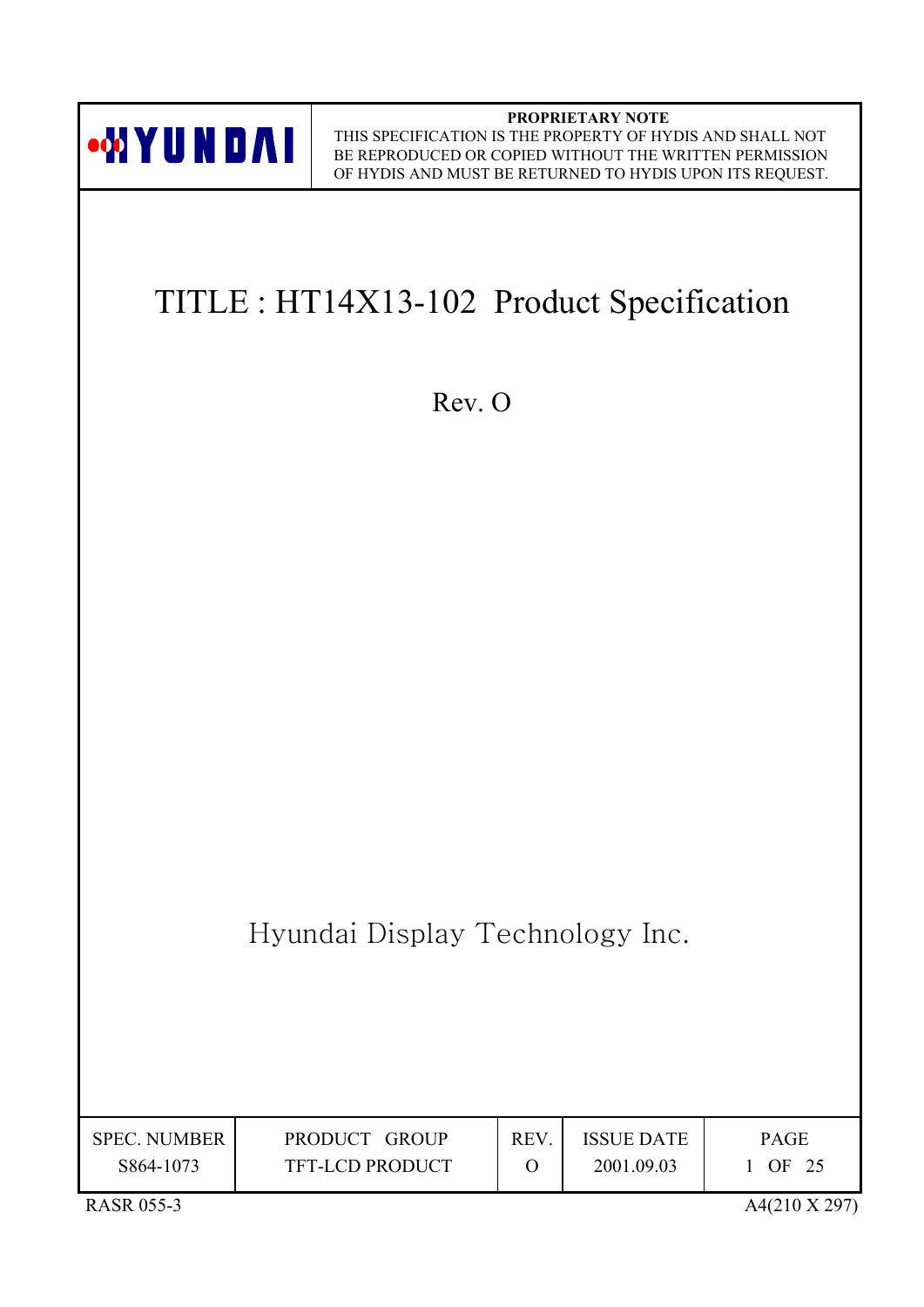|                   |                     |             | PRODUCT GROUP                     | REV.         | <b>ISSUE DATE</b>          |
|-------------------|---------------------|-------------|-----------------------------------|--------------|----------------------------|
|                   | <b>WYUNDAI</b>      |             | TFT-LCD PRODUCT                   | $\mathbf{O}$ | 2001.09.03                 |
|                   |                     |             |                                   |              |                            |
|                   |                     |             | <b>REVISION HISTORY</b>           |              |                            |
| REV.              | ECN NO.             |             | DESCRIPTION OF CHANGES            | <b>DATE</b>  | PREPARED                   |
| $\mathcal{O}$     |                     |             | <b>Initial Release</b>            | 01.09.03     | K.S. SHIN                  |
|                   |                     |             |                                   |              |                            |
|                   |                     |             |                                   |              |                            |
|                   |                     |             |                                   |              |                            |
|                   |                     |             |                                   |              |                            |
|                   |                     |             |                                   |              |                            |
|                   |                     |             |                                   |              |                            |
|                   |                     |             |                                   |              |                            |
|                   |                     |             |                                   |              |                            |
|                   |                     |             |                                   |              |                            |
|                   |                     |             |                                   |              |                            |
|                   |                     |             |                                   |              |                            |
|                   |                     |             |                                   |              |                            |
|                   |                     |             |                                   |              |                            |
|                   |                     |             |                                   |              |                            |
|                   |                     |             |                                   |              |                            |
|                   |                     |             |                                   |              |                            |
|                   |                     |             |                                   |              |                            |
|                   |                     |             |                                   |              |                            |
|                   |                     |             |                                   |              |                            |
|                   | <b>SPEC. NUMBER</b> | SPEC. TITLE |                                   |              | PAGE                       |
| S864-1073         |                     |             | HT14X13-102 Product Specification |              | OF<br>25<br>$\overline{2}$ |
| <b>RASR 056-1</b> |                     |             |                                   |              | A4(210 X 297)              |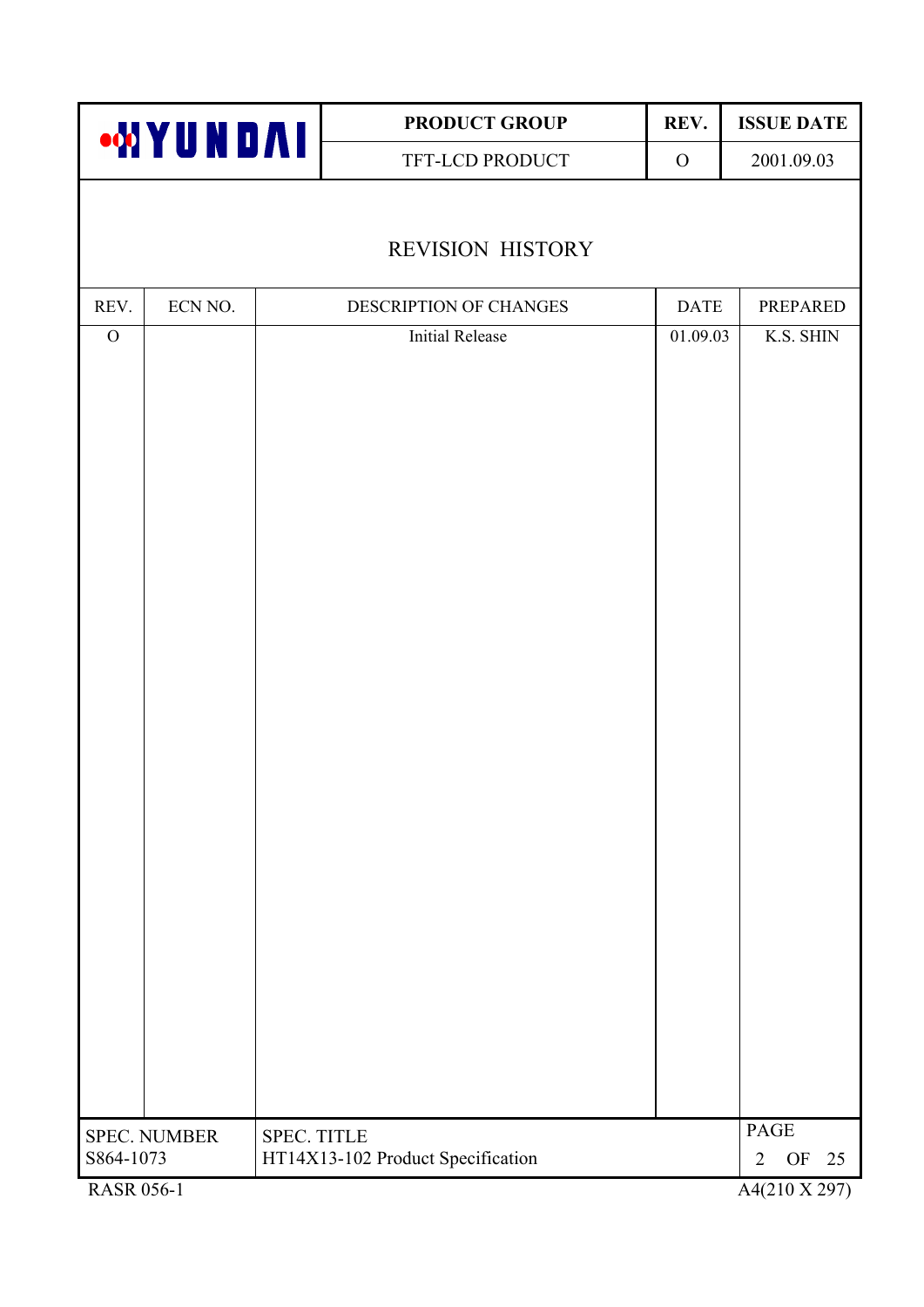| ∙₩YUND∧I                         | <b>PRODUCT GROUP</b>                                    | REV.     | <b>ISSUE DATE</b>                     |
|----------------------------------|---------------------------------------------------------|----------|---------------------------------------|
|                                  | TFT-LCD PRODUCT                                         | $\Omega$ | 2001.09.03                            |
|                                  | <b>Contents</b>                                         |          |                                       |
|                                  |                                                         |          | Page                                  |
| 1.0                              |                                                         |          | $\overline{4}$                        |
| 2.0                              |                                                         |          | 5                                     |
| 3.0                              |                                                         |          | 6                                     |
| 4.0                              |                                                         |          | 7                                     |
| 5.0                              |                                                         |          | 9                                     |
| 6.0                              |                                                         |          | 13                                    |
| 7.0                              |                                                         |          | 14                                    |
| 8.0                              | Input Signals, Display Colors & Gray Scale of Colors    |          | 16                                    |
| 9.0                              |                                                         |          | 17                                    |
| 10.0                             |                                                         |          | 18                                    |
| 11.0                             |                                                         |          | 19                                    |
| 12.0                             |                                                         |          | 19                                    |
| 13.0                             |                                                         |          | 20                                    |
| 14.0<br>Appendix                 |                                                         |          | 21                                    |
|                                  |                                                         |          |                                       |
|                                  |                                                         |          |                                       |
|                                  |                                                         |          |                                       |
|                                  |                                                         |          |                                       |
|                                  |                                                         |          |                                       |
|                                  |                                                         |          |                                       |
| <b>SPEC. NUMBER</b><br>S864-1073 | <b>SPEC. TITLE</b><br>HT14X13-102 Product Specification |          | <b>PAGE</b>                           |
| <b>RASR 057-1</b>                |                                                         |          | 3<br><b>OF</b><br>25<br>A4(210 X 297) |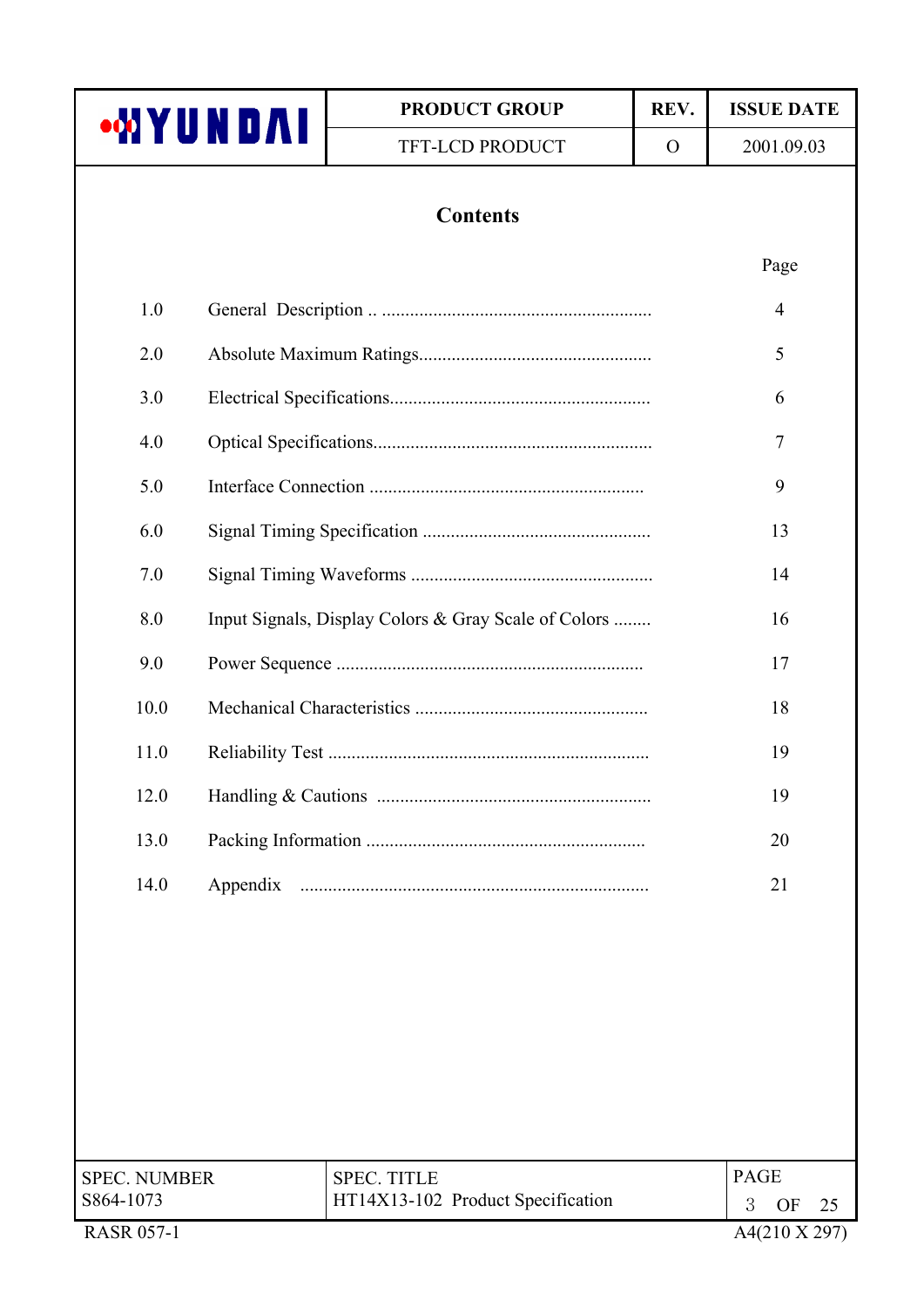

## **PRODUCT GROUP | REV. | ISSUE DATE**

#### **1.0 GENERAL DESCRIPTION**

#### 1.1 Introduction

[HT14X13-102] is a color active matrix TFT LCD module using amorphous silicon TFT's (Thin Film Transistors) as an active switching devices. This module has a 14.1 inch diagonally measured active area with XGA resolutions (1024 horizontal by 768 vertical pixel array). Each pixel is divided into RED, GREEN, BLUE dots which are arranged in vertical Stripe and this module can display 262,144 colors. The TFT-LCD panel used for this module is a low reflection and higher color type. Therefore, this module is suitable for Notebook PC. The DC/AC inverter for back-light driving is not built in this model.

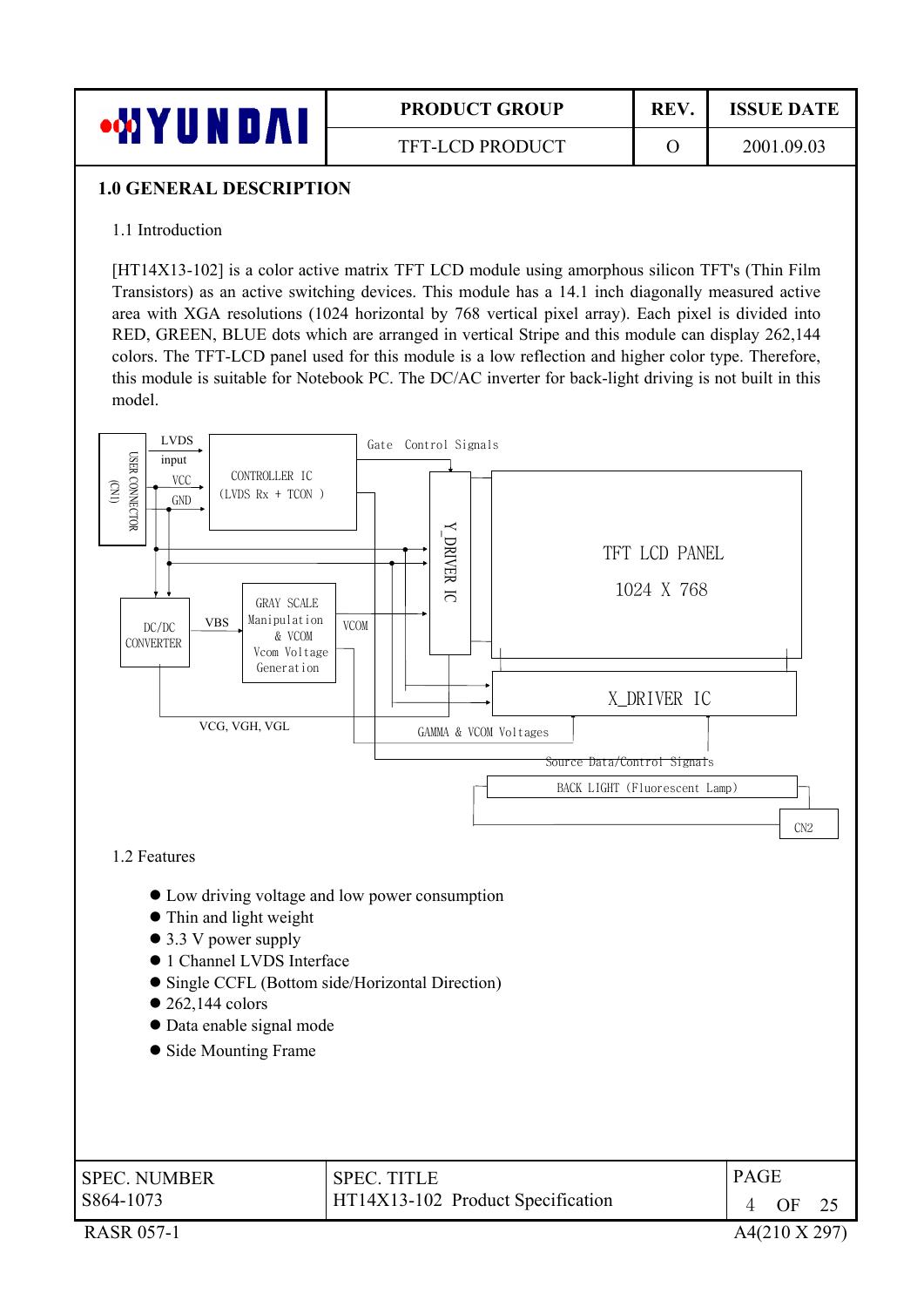|   | <b>PRODUCT GROUP</b>   | REV. | <b>ISSUE DATE</b> |
|---|------------------------|------|-------------------|
| ш | <b>TFT-LCD PRODUCT</b> |      | 2001.09.03        |

#### 1.3 General Specification

The followings are general specifications at the model [HT14X13-102](listed in Table 1.)

| <b>Parameter</b>    | Specification                                                                   | Unit   | <b>Remarks</b> |
|---------------------|---------------------------------------------------------------------------------|--------|----------------|
| Active area         | 285.696 (H) $\times$ 214.272(V)                                                 | mm     |                |
| Number of pixels    | $\times$ 768(V)<br>1024(H)                                                      | pixels |                |
| Pixel pitch         | 0.279(H)<br>$\times$ 0.279(V)                                                   | mm     |                |
| Pixel arrangement   | <b>RGB</b> Vertical stripe                                                      |        |                |
| Display colors      | 262,144                                                                         | colors |                |
| Display mode        | Normally white                                                                  |        |                |
| Dimensional outline | 298.5(W) $\pm$ 0.5 $\times$ 227.5(V) $\pm$ 0.5 $\times$ 5.7(D)[typ]/6.0(D)[max] | mm     |                |
| Weight              | 530[typ]                                                                        | g      |                |
| Back-light          | CCFL, Horizontal-lamp type                                                      |        | Note 1         |

<Table 1. General Specifications>

Note 1. CCFL (Cold Cathode Fluorescent Lamp)

#### **2.0 ABSOLUTE MAXIMUM RATINGS**

The followings are maximum values which, if exceed, may cause faulty operation or damage to the unit. The operational and non-operational maximum voltage and current values are listed in Table 2.

| <b>Parameter</b>             | <b>Symbol</b> | Min    | <b>Max</b>   | Unit          | <b>Remarks</b> |
|------------------------------|---------------|--------|--------------|---------------|----------------|
| Power Supply Voltage         | $\rm V_{DD}$  | $-0.3$ | 4.6          | v             |                |
| Logic Supply Voltage         | $\rm V_{IN}$  | $-0.3$ | $V_{DD}+0.3$ |               |                |
| <b>Operating Temperature</b> | $T_{OP}$      | 0      | $+50$        | $\mathcal{C}$ |                |
| <b>Storage Temperature</b>   | $T_{SP}$      | $-20$  | $+60$        | $\mathcal{C}$ |                |
|                              |               |        |              |               |                |

< Table 2. Absolute Maximum Ratings>

| <b>SPEC. NUMBER</b> | <b>SPEC. TITLE</b>                | <b>PAGE</b> |         |  |
|---------------------|-----------------------------------|-------------|---------|--|
| S864-1073           | HT14X13-102 Product Specification |             | 5 OF 25 |  |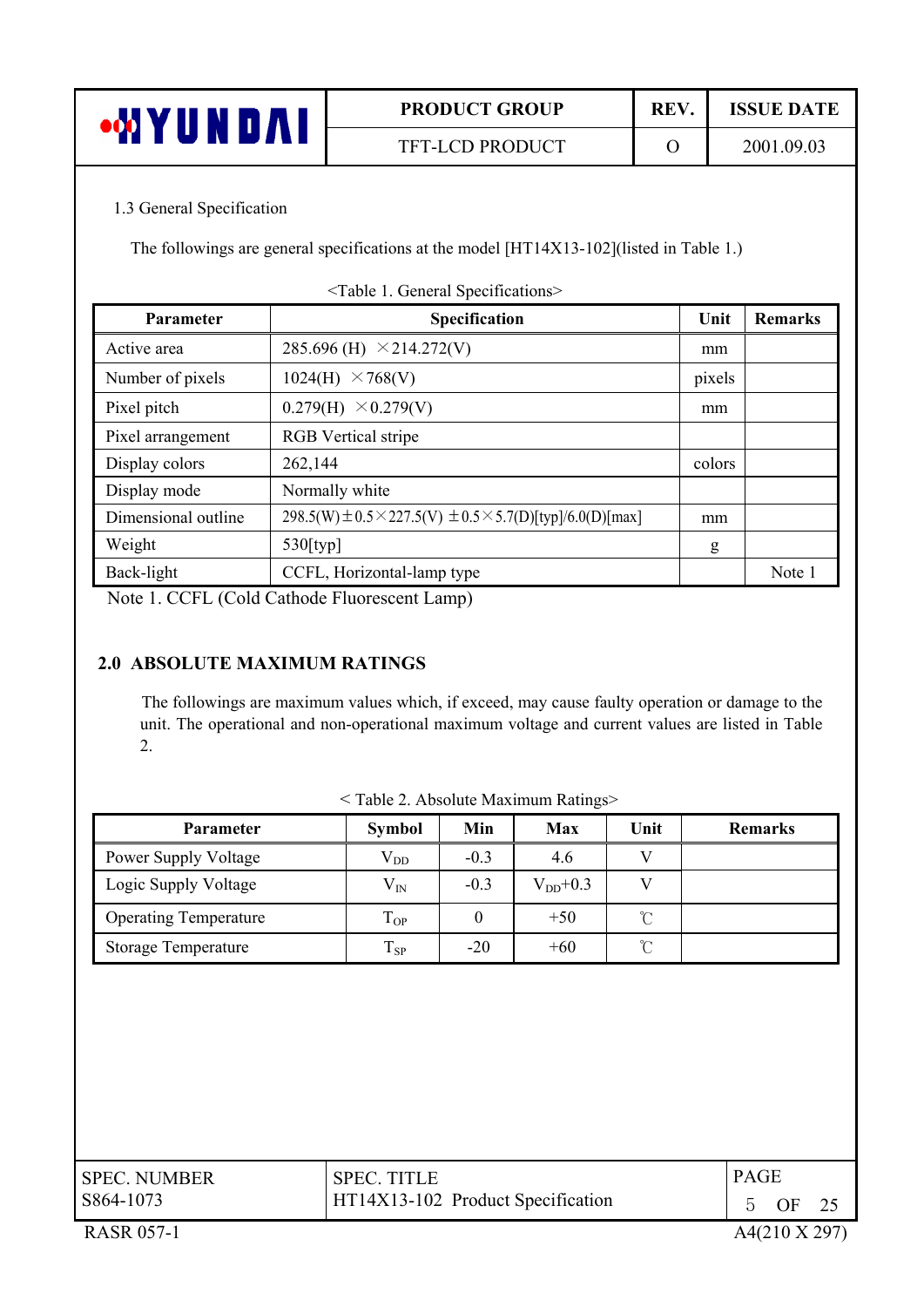

## **PRODUCT GROUP** REV. ISSUE DATE

TFT-LCD PRODUCT O 2001.09.03

#### **3.0 ELECTRICAL SPECIFICATIONS**

#### 3.1 Electrical Specifications

| Parameter                                       |                            | Min    | <b>Typ</b>               | <b>Max</b> | Unit       | <b>Remarks</b>                           |
|-------------------------------------------------|----------------------------|--------|--------------------------|------------|------------|------------------------------------------|
| Power Supply Voltage                            | $\rm V_{DD}$               | 3.0    | 3.3                      | 3.6        | V          | Note 1                                   |
| Permissible Input Ripple Voltage                | $V_{RF}$                   |        |                          | 100        | mV         | At $V_{DD} = 3.3V$                       |
| Power Supply Current                            | $I_{DD}$                   |        | 350                      |            | mA         | Note 1                                   |
| High Level Differential Input<br>Signal Voltage | $V_{IH}$                   |        | $\overline{\phantom{0}}$ | $+100$     | mV         | Note 2                                   |
| Low Level Differential Input<br>Signal Voltage  | $V_{IL}$                   | $-100$ | -                        |            | mV         |                                          |
| Back-light Lamp Voltage                         | $V_{BL}$                   |        | 580                      |            | $V_{rms}$  | Note 3                                   |
| Back-light Lamp Current                         | $I_{BL}$                   | 3.0    | 6.0                      | 7.0        | mA         | Note 3                                   |
| Back-light Lamp operating<br>Frequency          | $F_{L}$                    | 40     | 60                       | 80         | kHz        | One Lamp, Note 4                         |
|                                                 |                            |        |                          | 1,210      | $V_{rms}$  | At Ta = $25^{\circ}$ C                   |
| Lamp Start Voltage                              |                            |        |                          | 1,500      |            | At Ta = $0^{\circ}$ C                    |
| Lamp Life                                       |                            | 10,000 | 15,000                   |            | <b>Hrs</b> | At $I_{BL} = 6mA$ ,<br>Note <sub>5</sub> |
|                                                 | $P_D$                      |        | 1.2                      |            | W          | Typ. @ Color Bar                         |
| Power Consumption                               | $\mathbf{P}_{\mathrm{BL}}$ |        | 3.5                      |            | W          | Note $I_{BL}$ = 6mA                      |
|                                                 | $P_{total}$                |        | 4.7                      |            | W          |                                          |

Notes :

- 1. The supply voltage is measured and specified at the interface connector of LCM. The current draw and power consumption specified is for 3.3V at  $25^{\circ}$ C.
- 2. LVDS Common Mode Voltage , VCM = 1.2[V]
- 3. Reference value, which is measured with Samsung Electric SIC-180 Inverter. (VBLMIN is value at IBLMIN and VBLMAX is value at IBLMAX)
- 4. The lamp frequency should be selected as different as possible from the horizontal synchronous frequency and its harmonics to avoid interference which may cause line flow on the display

| <b>SPEC. NUMBER</b> | <b>SPEC. TITLE</b>                | <b>PAGE</b> |  |
|---------------------|-----------------------------------|-------------|--|
| S864-1073           | HT14X13-102 Product Specification | OF          |  |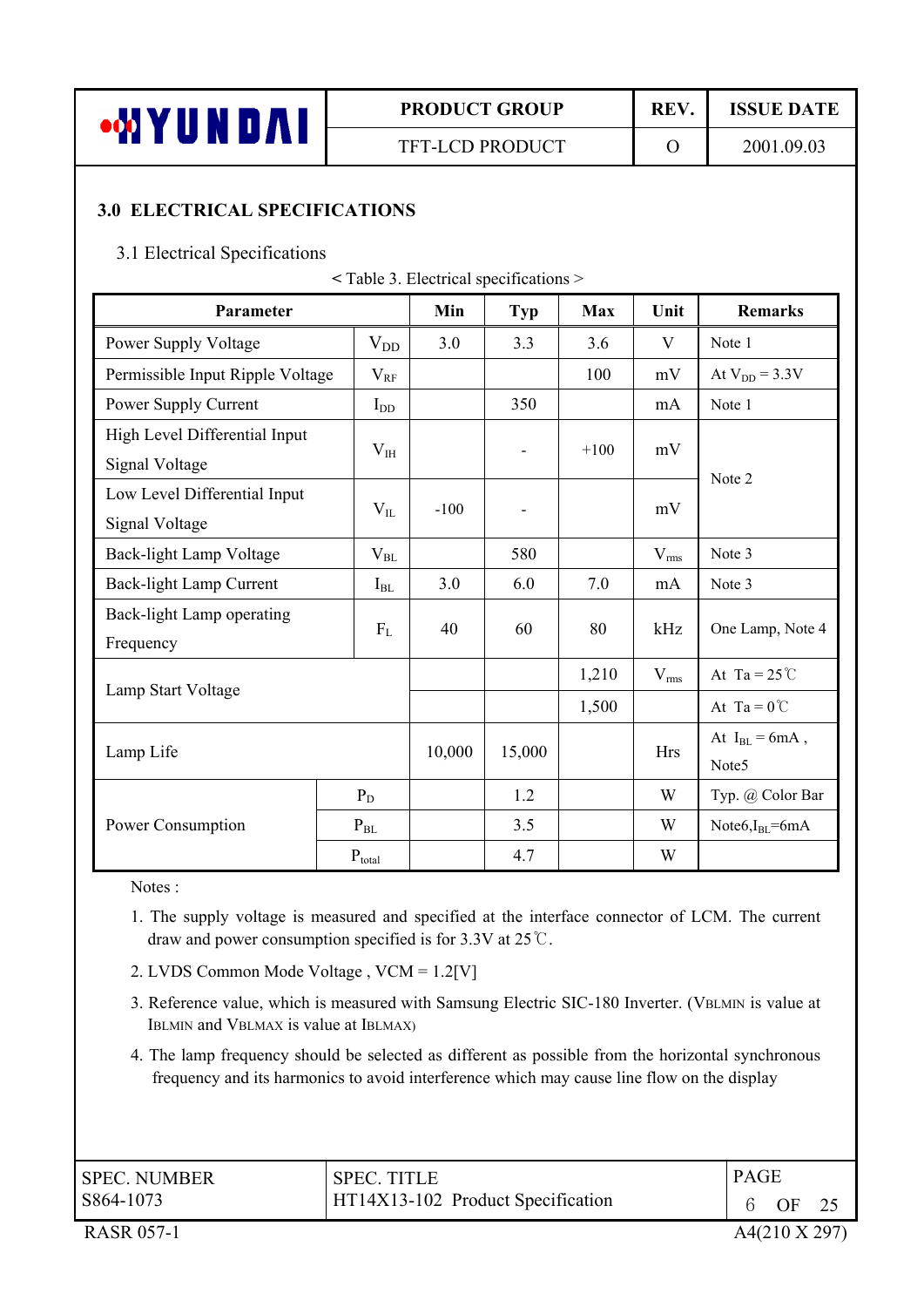| UNDAI | <b>PRODUCT GROUP</b>   | <b>REV</b> | <b>ISSUE DATE</b> |
|-------|------------------------|------------|-------------------|
|       | <b>TFT-LCD PRODUCT</b> |            | 2001.09.03        |

5. End of Life shall be determined by the time when any of the falling is satisfied under continuous lighting at  $25^{\circ}$  and I<sub>BL</sub> = 6mA.

- 
- Intensity drops to 50% of the Initial Value.
- Driving(Start-up) Voltage during minimum temperature operation is 1300  $V_{rms}$ .
- 6. Calculated value for reference (VBL  $\times$  IBL)

#### **4.0 OPTICAL SPECIFICATION**

#### 4.1 Overview

The test of Optical specifications shall be measured in a dark room (ambient luminance  $\leq 1$  lux and temperature =  $25\pm2$ °C) with the equipment of Luminance meter system (Goniometer system and TOPCONE BM-5) and test unit shall be located at an approximate distance 50cm from the LCD surface at a viewing angle of  $\Theta$  and  $\Phi$  equal to 0°. We refer to  $\Theta_{\emptyset=0}$  (= $\Theta_3$ ) as the 3 o'clock direction (the "right"),  $\Theta_{\theta=90}$  (=  $\Theta_{12}$ ) as the 12 o'clock direction ("upward"),  $\Theta_{\theta=180}$  (=  $\Theta_{9}$ ) as the 9 o'clock direction ("left") and  $\Theta_{\mathcal{O}=270}(=\Theta_6)$  as the 6 o'clock direction ("bottom"). While scanning  $\Theta$  and/or  $\emptyset$ , the center of the measuring spot on the Display surface shall stay fixed. The backlight should be operating for 30 minutes prior to measurement. VDD shall be  $3.3+/$ -  $0.3V$  at  $25^{\circ}$ C. Optimum viewing angle direction is 6 o'clock.

<Table 4. Optical Specifications>

| Parameter                     |                    | <b>Symbol</b>         | <b>Condition</b>          | Min   | <b>Typ</b> | <b>Max</b> | Unit              | Remark |
|-------------------------------|--------------------|-----------------------|---------------------------|-------|------------|------------|-------------------|--------|
|                               | Horizontal         | $\Theta_3$            |                           | 40    |            |            | Deg.              |        |
| Viewing                       |                    | $\Theta$ 9            | CR > 10                   | 40    |            |            | Deg.              | Note 1 |
| Angle range                   | Vertical           | $\Theta_{12}$         |                           | 15    |            |            | Deg.              |        |
|                               |                    | $\Theta_6$            |                           | 30    |            |            | Deg.              |        |
| Luminance Contrast ratio      |                    | <b>CR</b>             | $\Theta = 0^{\circ}$      | 150   | 200        |            |                   | Note 2 |
| Average Luminance<br>of White |                    | $Y_{w}$               | $\Theta$<br>$= 0^{\circ}$ | 120   | 150        |            | cd/m <sup>2</sup> | Note 3 |
| White luminance uniformity    |                    | $\Delta$ Y            | $IBL = 6mA$               |       |            | 1.3        |                   | Note 4 |
|                               | White Chromaticity |                       | $\Theta = 0^{\circ}$      | 0.275 | 0.305      | 0.335      |                   | Note 5 |
|                               |                    |                       |                           | 0.301 | 0.331      | 0.361      |                   |        |
|                               | Red                | $X_R$                 |                           |       | 0.563      |            |                   |        |
|                               |                    | <b>y</b> <sub>R</sub> |                           |       | 0.324      |            |                   |        |
| Reproduction                  | Green              | $X_G$                 | $\Theta = 0^{\circ}$      |       | 0.303      |            |                   |        |
| Of color                      |                    | УG                    |                           |       | 0.539      |            |                   |        |
|                               | Blue               | $X_{B}$               |                           |       | 0.150      |            |                   |        |
|                               |                    | Ув                    |                           |       | 0.139      |            |                   |        |
|                               | $Rise(T_r)$        | $T_r$                 | Ta= $25^{\circ}$ C        |       |            | 40         |                   |        |
| Response Time                 | $Decay(T_d)$       | $T_d$                 | $\Theta = 0^{\circ}$      |       |            | 50         | ms                | Note 6 |
| Cross Talk                    |                    | <b>CT</b>             | $\Theta = 0^{\circ}$      |       |            | 2.0        | $\frac{0}{0}$     | Note 7 |
| Note:                         |                    |                       |                           |       |            |            |                   |        |

4.2 Optical Specifications

1. Viewing angle is the angle at which the contrast ratio is greater than 10. The viewing angles

| <b>SPEC. NUMBER</b> | <b>SPEC. TITLE</b>                | <b>PAGE</b> |
|---------------------|-----------------------------------|-------------|
| S864-1073           | HT14X13-102 Product Specification | OF          |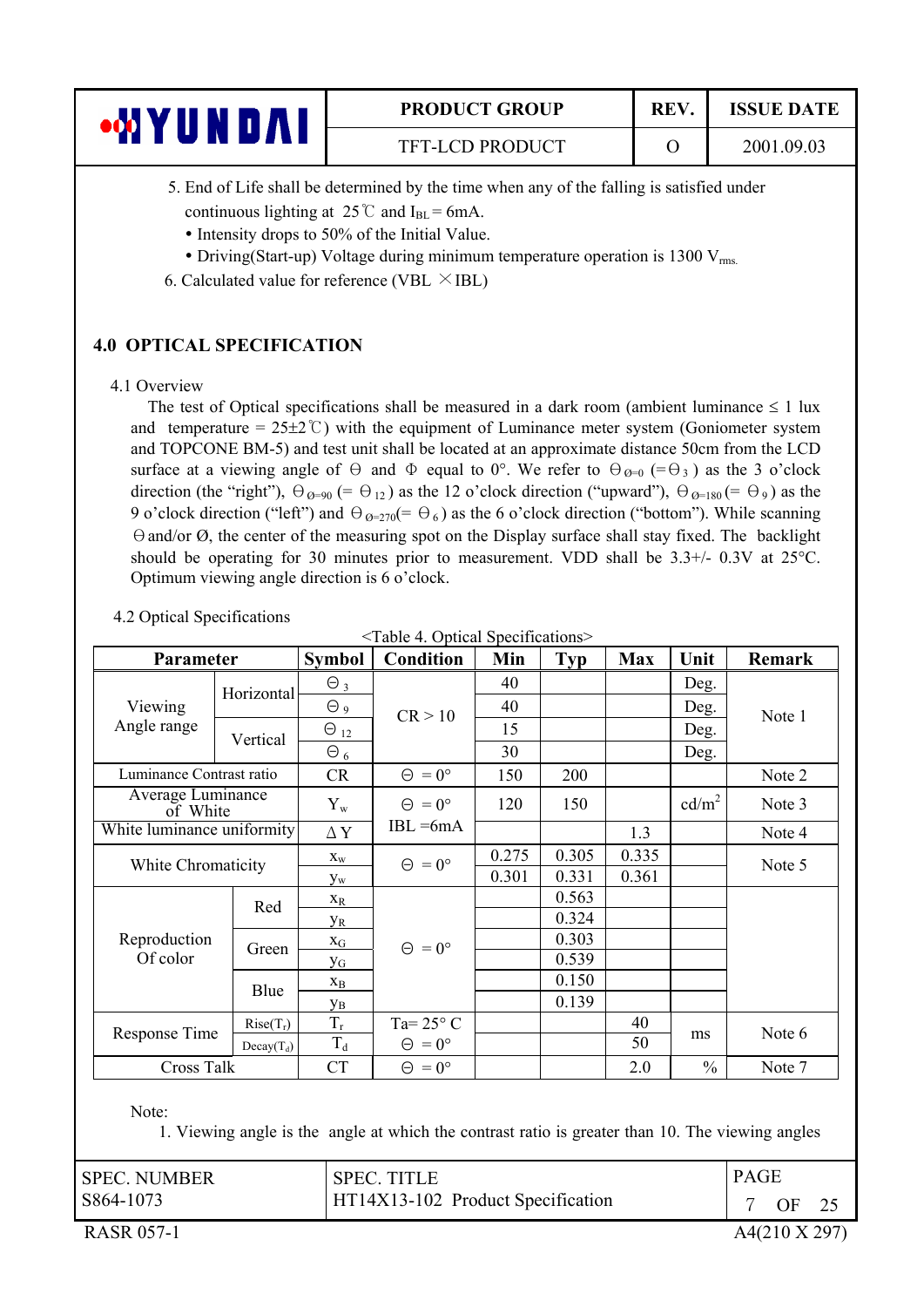|                          | <b>PRODUCT GROUP</b>   | <b>REV.</b> | <b>ISSUE DATE</b> |
|--------------------------|------------------------|-------------|-------------------|
| WA<br>л.<br><b>TABLE</b> | <b>TFT-LCD PRODUCT</b> |             | 2001.09.03        |

are determined for the horizontal or 3, 9 o'clock direction and the vertical or 6, 12 o'clock direction with respect to the optical axis which is normal to the LCD surface (see FIGURE1 shown in Appendix).

- 2. Contrast measurements shall be made at viewing angle of  $\Theta = 0^{\circ}$  and at the center of the LCD surface. Luminance shall be measured with all pixels in the view field set first to white, then to the dark (black) state . (see FIGURE1 shown in Appendix) Luminance Contrast Ratio  $(CR)$  is defined mathematically as  $CR =$  Luminance when displaying a white raster / Luminance when displaying a black raster.
- 3. Average Luminance of white is defined as arithmetic mean of five measurement points across the LCD surface. Luminance shall be measured with all pixels in the view field set first to white. This measurement shall be taken at the locations shown in FIGURE 2 for a total of the measurements per display.
- 4. The White luminance uniformity on LCD surface is then expressed as :  $\Delta Y =$  Maximum Luminance of five points / Minimum Luminance of five points (see FIGURE 3).
- 5. The color chromaticity coordinates specified in Table 4. shall be calculated from the spectral data measured with all pixels first in red, green, blue, and white. Measurements shall be made at the center of the panel.
- 6. The electro-optical response time measurements shall be made as shown in FIGURE 4 (shown in Appendix)by switching the "data" input signal ON and OFF. The times needed for the luminance to change from 10% to 90% is Td and 90% to 10% is Tr.
- 7. Cross-Talk of one area of the LCD surface by another shall be measured by comparing the luminance  $(Y_A)$  of a 25mm diameter area, with all display pixels set to a gray level, to the luminance  $(Y_B)$  of that same area when any adjacent area is driven dark (Refer to FIGURE 5).

| <b>SPEC. NUMBER</b> | <b>SPEC. TITLE</b>                | <b>PAGE</b> |               |  |
|---------------------|-----------------------------------|-------------|---------------|--|
| S864-1073           | HT14X13-102 Product Specification |             | OF.           |  |
| <b>RASR 057-1</b>   |                                   |             | A4(210 X 297) |  |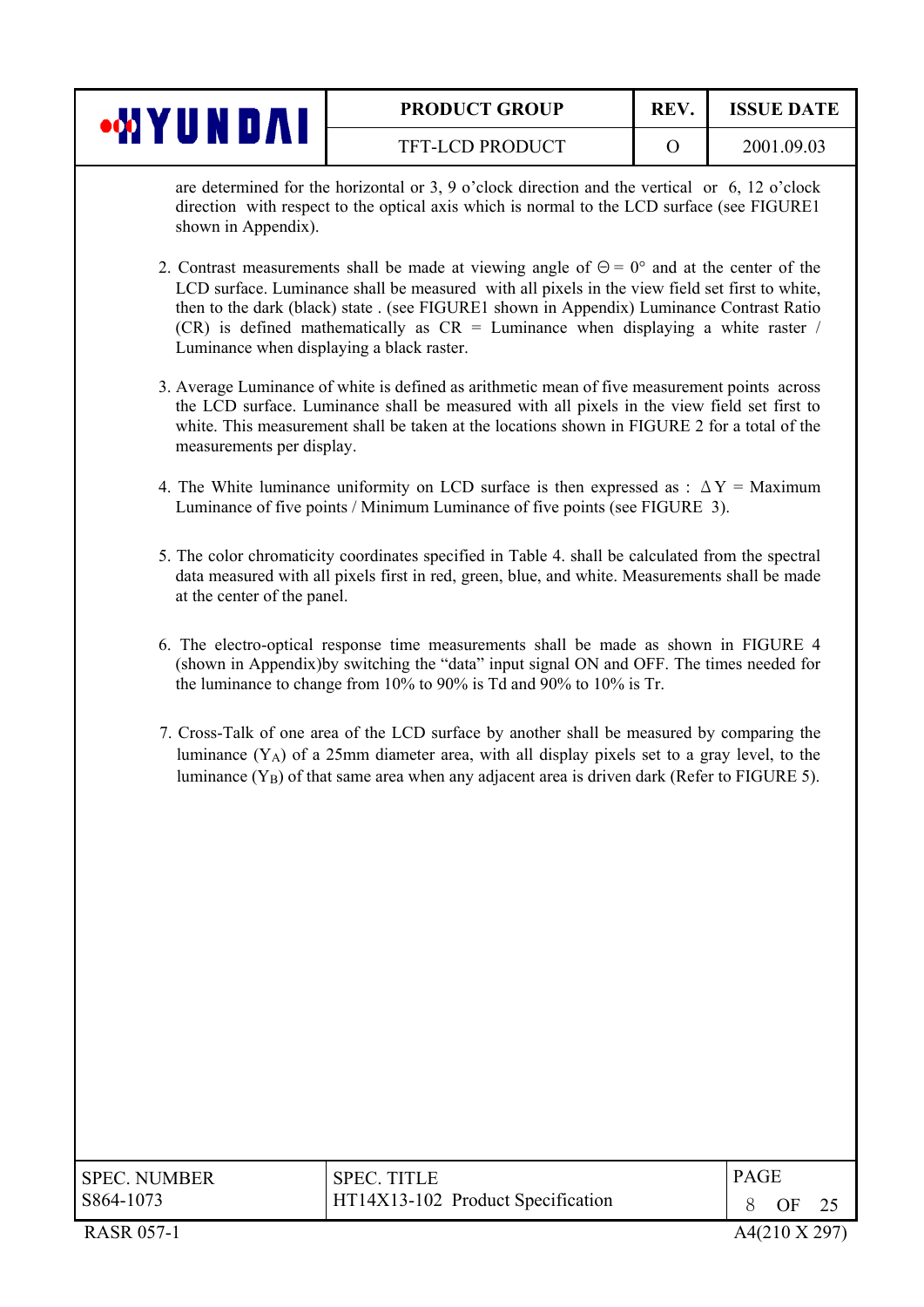| <b>AH</b> *<br>U N I | <b>PRODUCT GROUP</b>   | <b>REV</b> | <b>ISSUE DATE</b> |
|----------------------|------------------------|------------|-------------------|
|                      | <b>TFT-LCD PRODUCT</b> |            | 2001.09.03        |

#### **5.0 INTERFACE CONNECTION**

#### 5.1 Electrical Interface Connection

The electronics interface connector is a model FI-XB20S-HF10 manufactured by JAE or equivalent. The mating connector part number is FI-XB20M,FI-X20H or equivalent. The connector interface pin assignments are listed in Table 5.

| NO.                     | <b>Symbol</b>    | $>$ ratio 5. Fin Assignments for the interact connector-<br><b>Function</b> |
|-------------------------|------------------|-----------------------------------------------------------------------------|
|                         |                  |                                                                             |
|                         | VDD1             | Power Supply : $+3.3V$                                                      |
| $\overline{2}$          | VDD <sub>2</sub> | Power Supply : $+3.3V$                                                      |
| $\overline{\mathbf{3}}$ | VSS <sub>1</sub> | Ground                                                                      |
| $\overline{4}$          | VSS <sub>2</sub> | Ground                                                                      |
| 5                       | RINO-            | Transmission Data of 0 Negative -                                           |
| 6                       | $RIN0+$          | Transmission Data of 0 Positive +                                           |
| 7                       | VSS3             | Ground                                                                      |
| 8                       | RIN1-            | Transmission Data of 1 Negative -                                           |
| 9                       | $RIN1+$          | Transmission Data of 1 Positive +                                           |
| 10                      | VSS4             | Ground                                                                      |
| 11                      | $RIN2-$          | Transmission Data of 2 Negative -                                           |
| 12                      | $RIN2+$          | Transmission Data of 2 Positive +                                           |
| 13                      | VSS <sub>5</sub> | Ground                                                                      |
| 14                      | CLK-             | Sampling Clock of Negative -                                                |
| 15                      | $CLK+$           | Sampling Clock of Positive +                                                |
| 16                      | VSS6             | Ground                                                                      |
| 17                      | NC1              | No Connection                                                               |
| 18                      | NC <sub>2</sub>  | No Connection                                                               |
| 19                      | VSS7             | Ground                                                                      |
| 20                      | VSS8             | Ground                                                                      |

|  | <table 5.="" assignments="" connector="" for="" interface="" pin="" the=""></table> |  |  |
|--|-------------------------------------------------------------------------------------|--|--|
|  |                                                                                     |  |  |

| <b>SPEC. NUMBER</b> | <b>SPEC. TITLE</b>                | <b>PAGE</b>              |     |      |
|---------------------|-----------------------------------|--------------------------|-----|------|
| S864-1073           | HT14X13-102 Product Specification |                          | OF. | - 25 |
| <b>RASR 057-1</b>   |                                   | $A4(210 \text{ X } 297)$ |     |      |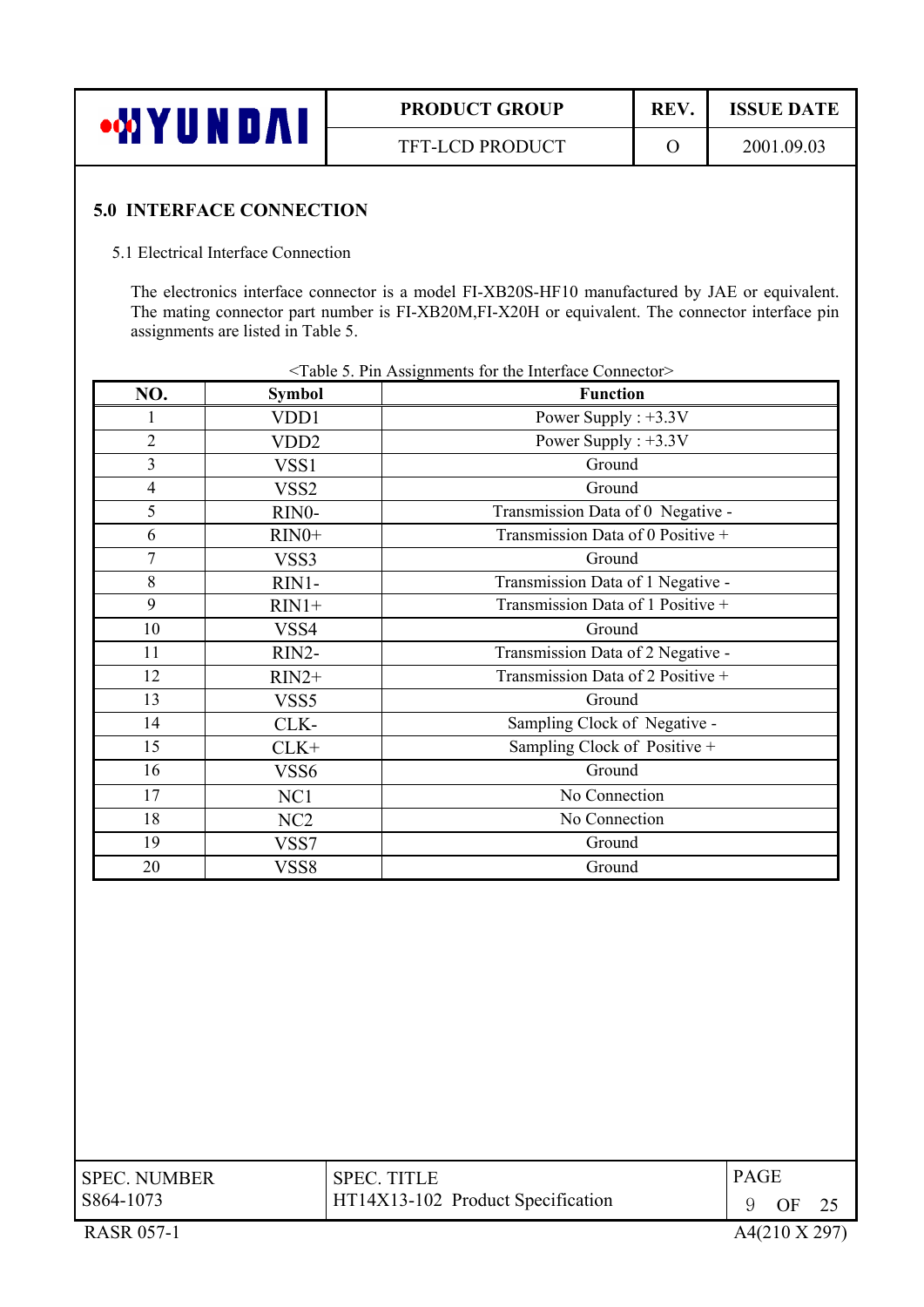

| <b>SPEC. NUMBER</b><br>S864-1073 | <b>SPEC. TITLE</b><br>HT14X13-102 Product Specification | <b>PAGE</b><br>1 $\cap$ | - OF |                          |
|----------------------------------|---------------------------------------------------------|-------------------------|------|--------------------------|
| <b>RASR 057-1</b>                |                                                         |                         |      | $A4(210 \text{ X } 297)$ |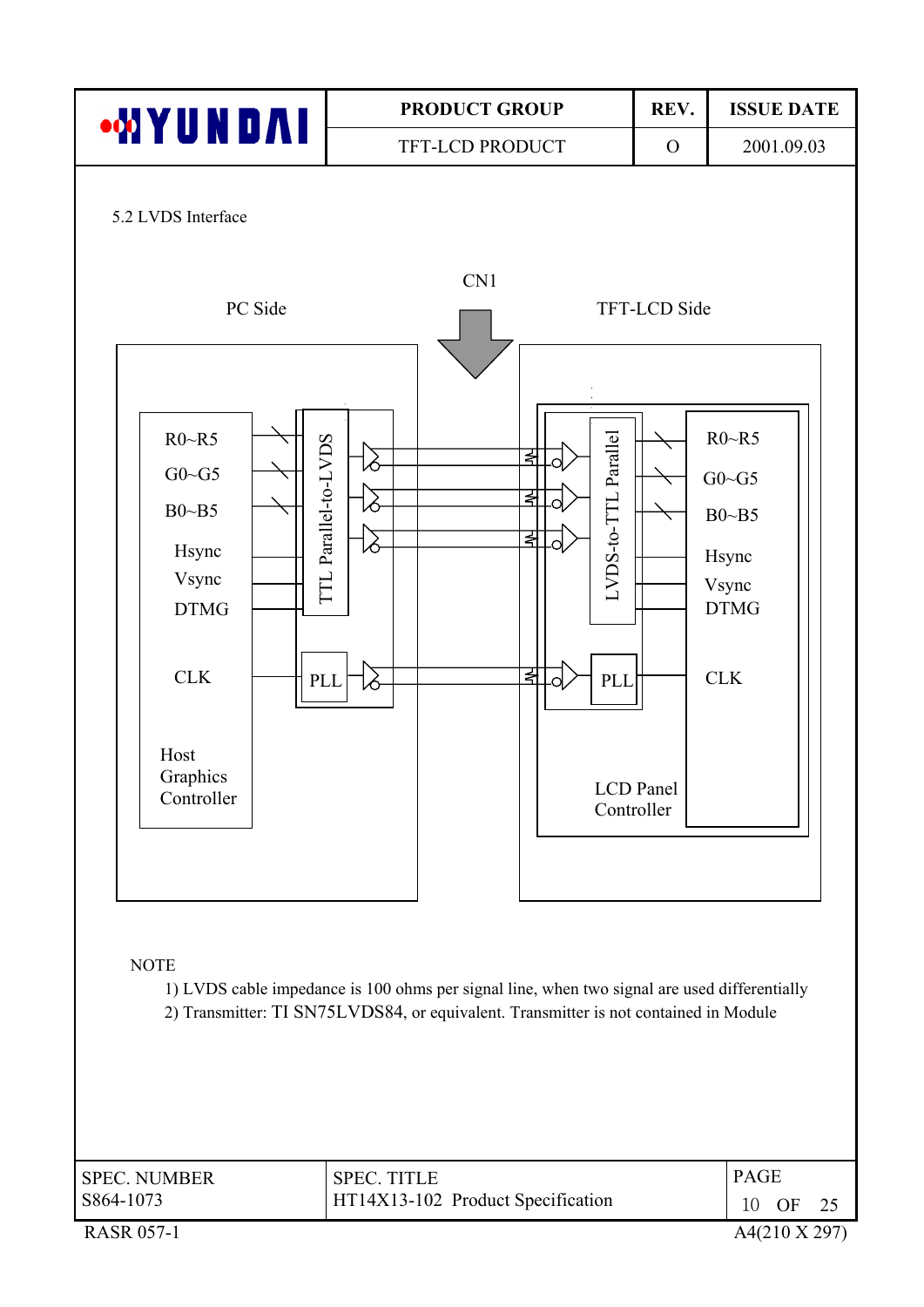

< Pin connection in case of using TI SN75LVDS84 >

| Input signal   | <b>Transmitter</b> | Input signal   | <b>Transmitter</b> |
|----------------|--------------------|----------------|--------------------|
| <b>DCLK</b>    | CLK IN(26)         | G <sub>4</sub> | IN10(10)           |
| R <sub>0</sub> | IN0(44)            | G <sub>5</sub> | IN11(12)           |
| R1             | IN1(45)            | B <sub>0</sub> | IN12(13)           |
| R <sub>2</sub> | IN2(47)            | B1             | IN13(15)           |
| R <sub>3</sub> | IN3(48)            | B <sub>2</sub> | IN14(16)           |
| R <sub>4</sub> | IN4(1)             | B <sub>3</sub> | IN15(18)           |
| R <sub>5</sub> | IN5(3)             | <b>B4</b>      | IN16(19)           |
| G <sub>0</sub> | IN6(4)             | B <sub>5</sub> | IN17(20)           |
| G <sub>1</sub> | IN7(6)             | Hsync          | IN18(22)           |
| G2             | IN8(7)             | Vsync          | IN19(23)           |
| G <sub>3</sub> | IN9(9)             | <b>DTMG</b>    | IN20(25)           |

| <b>SPEC. NUMBER</b> | <b>SPEC. TITLE</b>                | <b>PAGE</b> |
|---------------------|-----------------------------------|-------------|
| S864-1073           | HT14X13-102 Product Specification | OF          |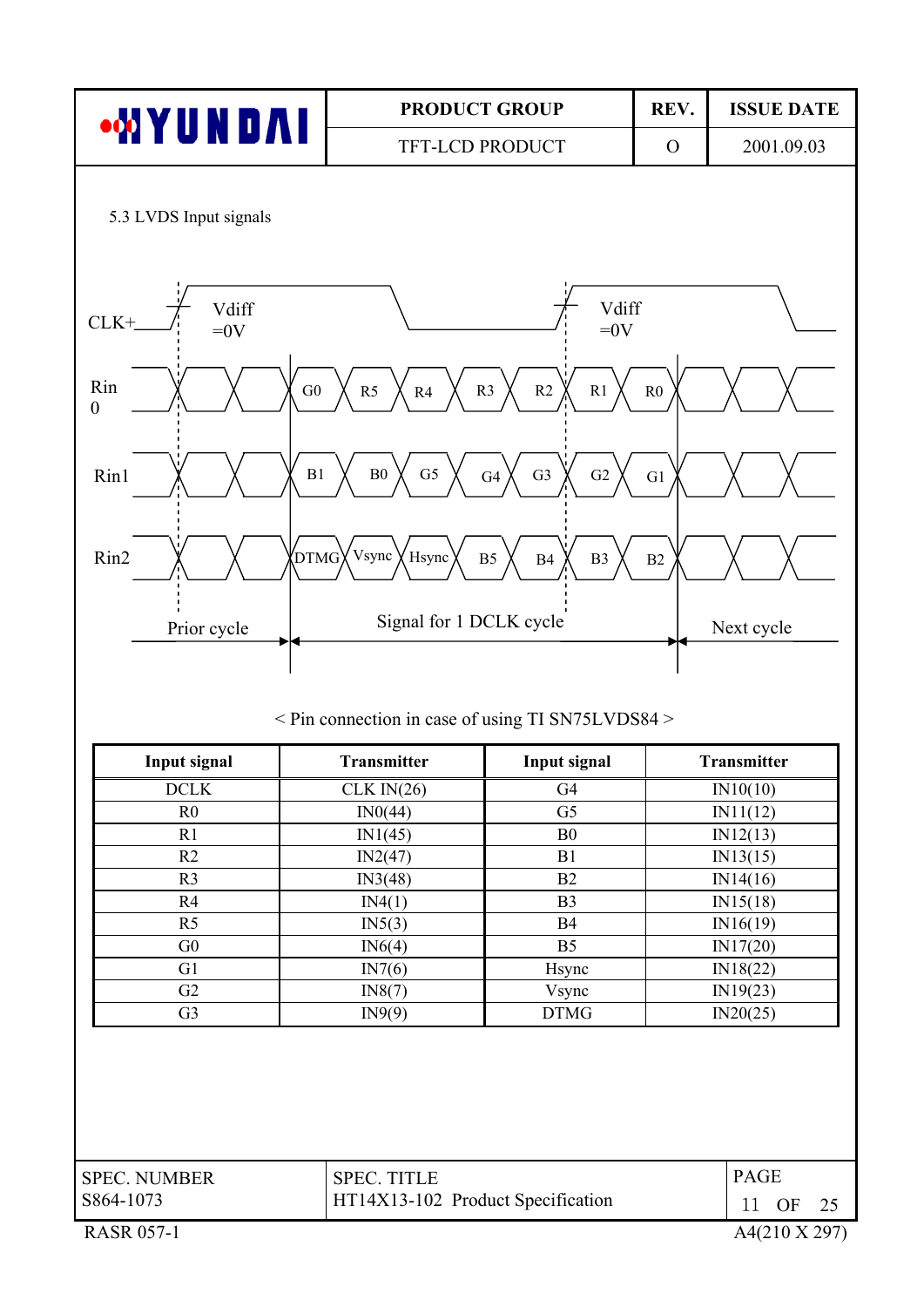| ┶ | <b>PRODUCT GROUP</b> | <b>REV</b> | <b>ISSUE DATE</b> |
|---|----------------------|------------|-------------------|
|   | TFT-LCD PRODUCT      |            | 2001.09.03        |

#### 5.4.LVDS Characteristics

| <table 6.="" characteristics="" lvds=""></table> |               |        |     |            |       |  |
|--------------------------------------------------|---------------|--------|-----|------------|-------|--|
| <b>Parameter</b>                                 | <b>Symbol</b> | Min    | Typ | <b>Max</b> | Units |  |
| Potential Difference of High Level Input         | <b>VTH</b>    |        |     | 100        | mV    |  |
| Potential Difference of Low Level Input          | VTL           | $-100$ |     |            | mV    |  |
| <b>Input Common Mode Voltage</b>                 | VCM           | 1.0    | 1.2 | 14         |       |  |
| Data Setup Time                                  | Tsu           | 600    |     |            | pS    |  |
| Data Hold Time                                   | Thd           | 600    |     |            | ηS    |  |



#### 5.5.Back-light Interface

I

The Back-light interface connector is a model BHSR-02VS-1 manufactured by JST or equivalent. The connector interface pin assignments are listed in Table 7.

<Table 7. Back-light Electrical Interface>

| <b>Terminal No.</b> | Symbol | <b>Function</b>                 | Color        |
|---------------------|--------|---------------------------------|--------------|
|                     |        | CCFL Power Supply(High Voltage) | Pink         |
|                     | ЭL     | CCFL Power Supply(GND Side)     | <b>Black</b> |

| <b>SPEC. NUMBER</b> | <b>SPEC. TITLE</b>                | <b>PAGE</b> |
|---------------------|-----------------------------------|-------------|
| S864-1073           | HT14X13-102 Product Specification | 12<br>OF    |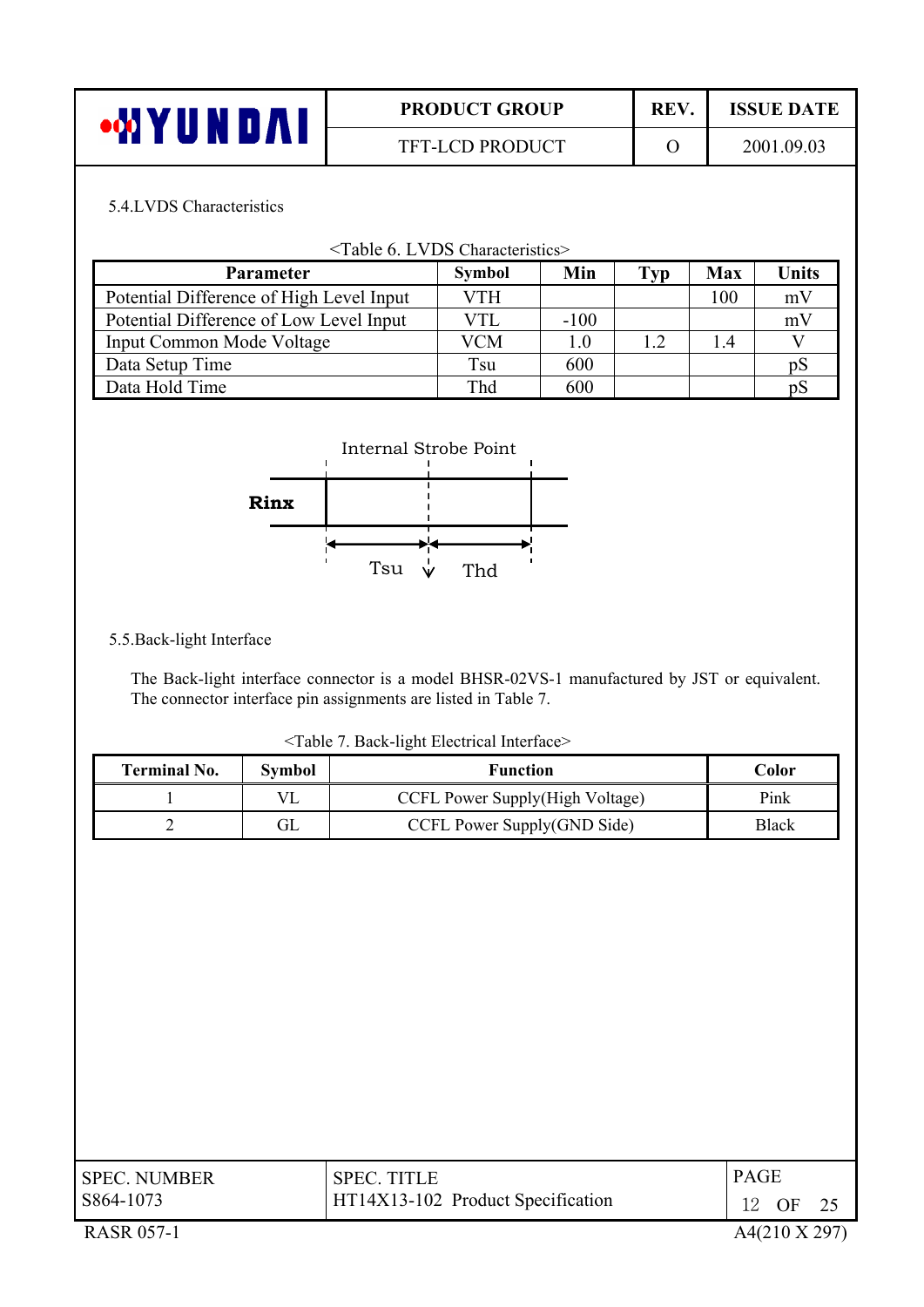

# **PRODUCT GROUP REV. ISSUE DATE**

TFT-LCD PRODUCT 0 2001.09.03

### **6.0 SIGNAL TIMING SPECIFICATION**

The specification of the signal timing parameters is listed in Table 8.

<Table 8. Signal Timing Specification.>

| <b>ITEM</b>               | <b>Symbol</b>  | Min              | <b>Typ</b>                | <b>Max</b>       | Unit           | <b>Remarks</b> |
|---------------------------|----------------|------------------|---------------------------|------------------|----------------|----------------|
| Frame Period              | t1             | 801 X t3         | $806 \times t3$<br>16.67  | 812 X t3         | ۰<br>ms        | 60Hz           |
| Vertical Display Period   | t2             | 768 X t3         | 768 X t3<br>15.88         | 768 X t3         | ms             |                |
| One Line Scanning Period  | t3             | 1280 X t5        | 1344 X t5<br>20.67        | 1364 $\times$ t5 | <b>us</b>      | 48.38KHz       |
| Horizontal Display Period | t4             | $1024 \times t5$ | $1024 \times t5$<br>15.75 | $1024 \times t5$ | ۰<br><b>us</b> |                |
| Clock Time                | t <sub>5</sub> |                  | 15.38                     |                  | ns             | 65MHz          |
| Clock "L" Time            | t6             | 5.0              |                           |                  | ns             |                |
| Clock "H" Time            | t7             | 4.0              |                           |                  | ns             |                |
| Set up Time               | t8             | 3.5              |                           |                  | ns             |                |
| Hold Time                 | t9             | 3.5              |                           |                  | ns             |                |

| <b>SPEC. NUMBER</b> | <b>SPEC. TITLE</b>                | <b>PAGE</b> |
|---------------------|-----------------------------------|-------------|
| S864-1073           | HT14X13-102 Product Specification | 13 OF       |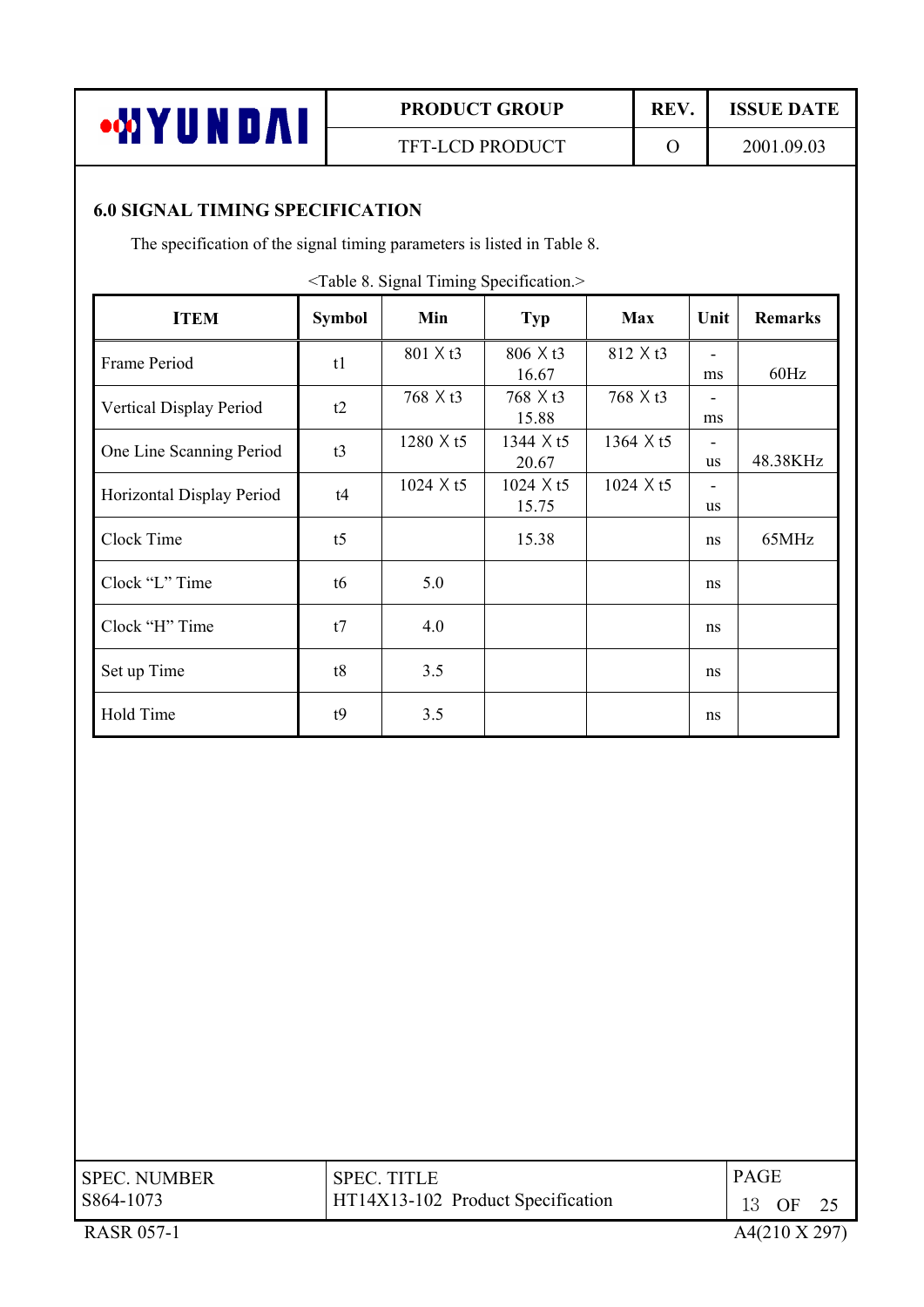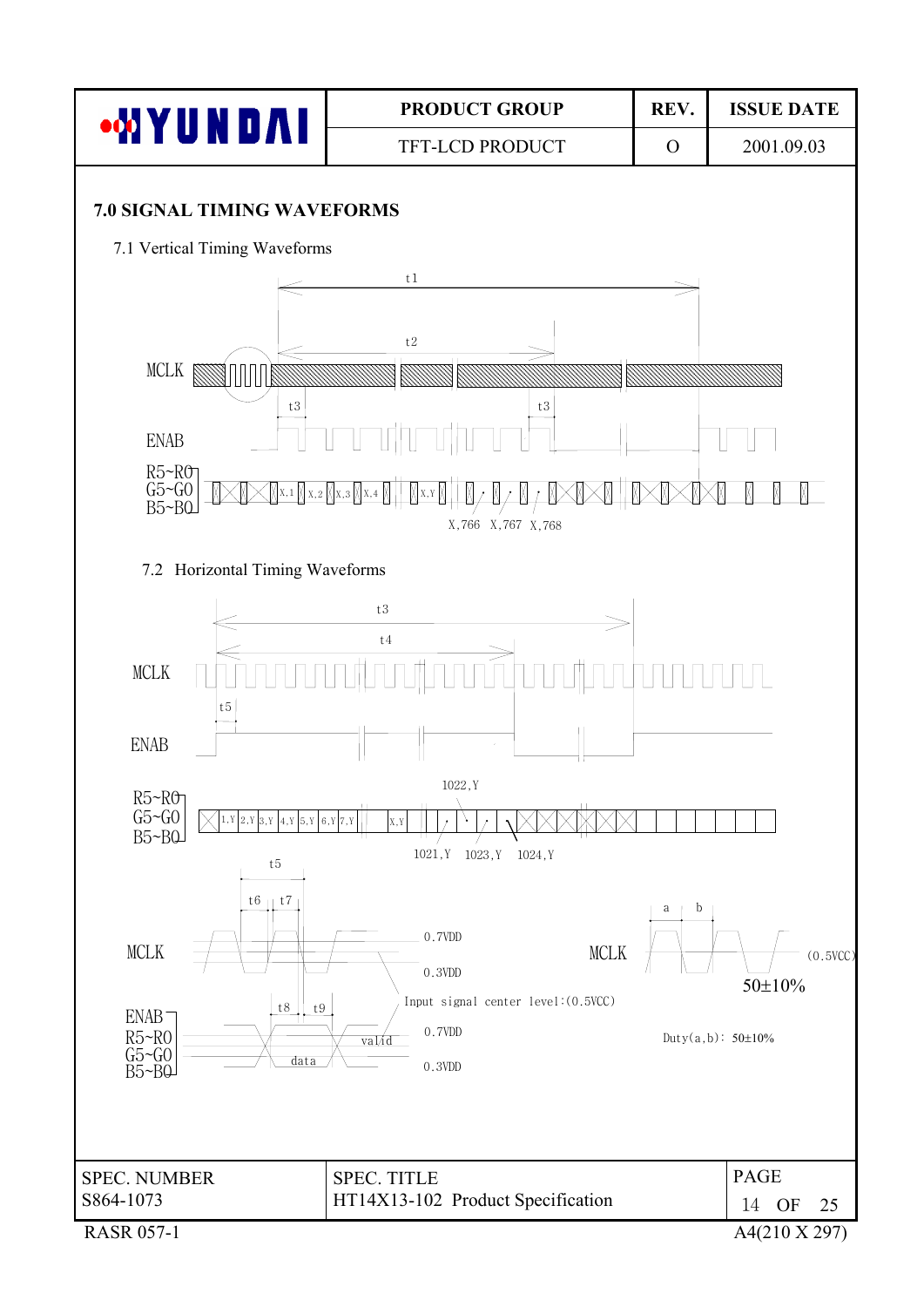|             | <b>PRODUCT GROUP</b>   | REV. | <b>ISSUE DATE</b> |
|-------------|------------------------|------|-------------------|
| u n r<br>л. | <b>TFT-LCD PRODUCT</b> |      | 2001.09.03        |
|             |                        |      |                   |

### 7.3 LVDS Rx Interface Timing Parameter

The specification of the LVDS Rx interface timing parameter is listed in Table 9.

| Item                | <b>Symbol</b>     | Min                    | <b>Typ</b>         | <b>Max</b>             | Unit | <b>Remark</b> |
|---------------------|-------------------|------------------------|--------------------|------------------------|------|---------------|
| PLL Set             | tRPLL             | ٠                      | ۰                  | 10.0                   | msec |               |
| <b>CLKIN</b> Period | tRCIP             |                        | 15.38              | 50                     | nsec |               |
| Input Data 0        | tRIP1             | $-0.2$                 | 0.0                | $+0.2$                 | nsec |               |
| Input Data 1        | tRIP <sub>0</sub> | $tRICP/7-0.2$          | tRICP/7            | $tRICP/7+0.2$          | nsec |               |
| Input Data 2        | tRIP6             | $2 \times$ tRICP/7-0.2 | $2 \times tRICP/7$ | $2 \times tRICP/7+0.2$ | nsec |               |
| Input Data 3        | tRIP5             | $3 \times tRICP/7-0.2$ | $3 \times tRICP/7$ | $3 \times tRICP/7+0.2$ | nsec |               |
| Input Data 4        | tRIP4             | $4 \times$ tRICP/7-0.2 | $4 \times$ tRICP/7 | $4 \times tRICP/7+0.2$ | nsec |               |
| Input Data 5        | tRIP3             | $5 \times$ tRICP/7-0.2 | $5 \times tRICP/7$ | $5 \times$ tRICP/7+0.2 | nsec |               |
| Input Data 6        | tRIP2             | $6 \times$ tRICP/7-0.2 | $6 \times tRICP/7$ | $6 \times$ tRICP/7+0.2 | nsec |               |

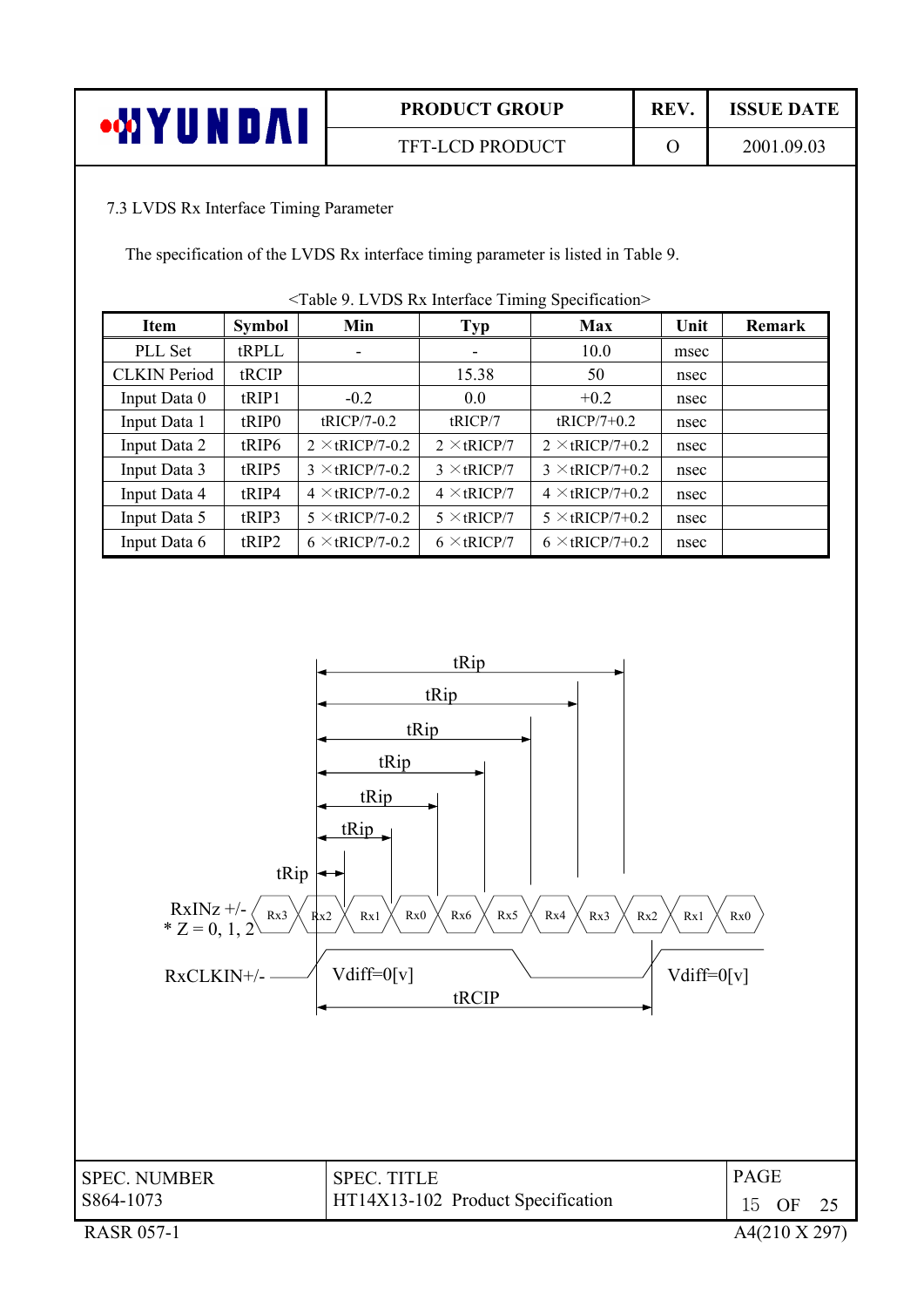

TFT-LCD PRODUCT 0 2001.09.03

#### **8.0 INPUT SIGNALS, BASIC DISPLAY COLORS & GRAY SCALE OF COLORS**

Each color is displayed in sixty-four gray scales from a 6 bit data signal input. A total of 262,144 colors are derived from the resultant 18 bit data. Table 10. shows the input signals, basic display colors and gray scale for each color.

|                     | Colors & Gray         |                                      |                                      |                                      |                                      |                                      |                                      |                                      |                              |                                      | Data Signal                          |                       |                                      |                                  |                                    |                                      |                                      |                                      |                                      |
|---------------------|-----------------------|--------------------------------------|--------------------------------------|--------------------------------------|--------------------------------------|--------------------------------------|--------------------------------------|--------------------------------------|------------------------------|--------------------------------------|--------------------------------------|-----------------------|--------------------------------------|----------------------------------|------------------------------------|--------------------------------------|--------------------------------------|--------------------------------------|--------------------------------------|
|                     | Scale                 |                                      |                                      | Red                                  |                                      |                                      |                                      |                                      |                              |                                      | Green                                |                       |                                      |                                  |                                    |                                      | Blue                                 |                                      |                                      |
|                     | Odd $&$ Even          | R <sub>5</sub>                       | R <sub>4</sub>                       | R <sub>3</sub>                       | R <sub>2</sub>                       | $\overline{R1}$                      | R <sub>0</sub>                       | $\overline{G5}$                      | G <sub>4</sub>               | $\overline{G}$                       | G2                                   | $\overline{G}$        | $\overline{G0}$                      | B <sub>5</sub>                   | <b>B4</b>                          | B <sub>3</sub>                       | $\overline{B2}$                      | B1                                   | B <sub>0</sub>                       |
|                     | <b>Black</b>          | $\boldsymbol{0}$                     | $\boldsymbol{0}$                     | $\boldsymbol{0}$                     | $\boldsymbol{0}$                     | $\boldsymbol{0}$                     | $\boldsymbol{0}$                     | $\boldsymbol{0}$                     | $\boldsymbol{0}$             | $\boldsymbol{0}$                     | $\boldsymbol{0}$                     | $\boldsymbol{0}$      | $\boldsymbol{0}$                     | $\boldsymbol{0}$                 | $\boldsymbol{0}$                   | $\boldsymbol{0}$                     | $\boldsymbol{0}$                     | $\boldsymbol{0}$                     | $\boldsymbol{0}$                     |
|                     | Blue                  | $\boldsymbol{0}$                     | $\boldsymbol{0}$                     | $\boldsymbol{0}$                     | $\boldsymbol{0}$                     | $\boldsymbol{0}$                     | $\boldsymbol{0}$                     | $\boldsymbol{0}$                     | $\mathbf{0}$                 | $\boldsymbol{0}$                     | $\boldsymbol{0}$                     | $\theta$              | $\boldsymbol{0}$                     | 1                                | 1                                  | 1                                    | 1                                    | $\mathbf{1}$                         | 1                                    |
|                     | Green                 | $\boldsymbol{0}$                     | $\boldsymbol{0}$                     | $\theta$                             | $\boldsymbol{0}$                     | $\boldsymbol{0}$                     | $\theta$                             | 1                                    | 1                            | 1                                    | 1                                    | 1                     | 1                                    | $\theta$                         | $\boldsymbol{0}$                   | $\theta$                             | $\theta$                             | $\theta$                             | $\boldsymbol{0}$                     |
| <b>Basic</b>        | Light Blue            | $\boldsymbol{0}$                     | $\theta$                             | $\theta$                             | $\theta$                             | $\theta$                             | $\theta$                             | $\mathbf{1}$                         |                              |                                      | 1                                    | 1                     |                                      |                                  |                                    | 1                                    |                                      |                                      | 1                                    |
| Colors              | Red                   | 1                                    | 1                                    |                                      |                                      |                                      | 1                                    | $\boldsymbol{0}$                     | $\theta$                     | $\boldsymbol{0}$                     | $\boldsymbol{0}$                     | $\theta$              | $\boldsymbol{0}$                     | $\boldsymbol{0}$                 | $\boldsymbol{0}$                   | $\boldsymbol{0}$                     | $\boldsymbol{0}$                     | $\boldsymbol{0}$                     | $\boldsymbol{0}$                     |
|                     | Purple                |                                      | 1                                    |                                      |                                      |                                      |                                      | $\boldsymbol{0}$                     | $\mathbf{0}$                 | $\mathbf{0}$                         | $\boldsymbol{0}$                     | $\theta$              | $\boldsymbol{0}$                     |                                  |                                    | 1                                    |                                      | $\mathbf{1}$                         | 1                                    |
|                     | Yellow                | 1                                    | $\mathbf{1}$                         | 1                                    | $\mathbf{1}$                         |                                      | $\mathbf{1}$                         | $\mathbf{1}$                         | 1                            |                                      | 1                                    | 1                     | $\mathbf{1}$                         | $\boldsymbol{0}$                 | $\boldsymbol{0}$                   | $\boldsymbol{0}$                     | $\overline{0}$                       | $\boldsymbol{0}$                     | $\boldsymbol{0}$                     |
|                     | White                 | 1                                    | $\mathbf{1}$                         | $\mathbf{1}$                         | $\mathbf{1}$                         | $\mathbf{1}$                         | $\mathbf{1}$                         | $\mathbf{1}$                         | $\mathbf{1}$                 | 1                                    | $\mathbf{1}$                         | $\mathbf{1}$          | 1                                    | $\mathbf{1}$                     | 1                                  | $\mathbf{1}$                         | $\mathbf{1}$                         | $\mathbf{1}$                         | $\mathbf{1}$                         |
|                     | <b>Black</b>          | $\boldsymbol{0}$                     | $\boldsymbol{0}$                     | $\boldsymbol{0}$                     | $\boldsymbol{0}$                     | $\boldsymbol{0}$                     | $\boldsymbol{0}$                     | $\boldsymbol{0}$                     | $\boldsymbol{0}$             | $\boldsymbol{0}$                     | $\boldsymbol{0}$                     | $\boldsymbol{0}$      | $\boldsymbol{0}$                     | $\mathbf{0}$                     | $\overline{0}$                     | $\boldsymbol{0}$                     | $\boldsymbol{0}$                     | $\boldsymbol{0}$                     | $\overline{0}$                       |
|                     |                       | $\boldsymbol{0}$                     | $\boldsymbol{0}$                     | $\boldsymbol{0}$                     | $\boldsymbol{0}$                     | $\boldsymbol{0}$                     | $\mathbf{1}$                         | $\boldsymbol{0}$                     | $\boldsymbol{0}$             | $\boldsymbol{0}$                     | $\boldsymbol{0}$                     | $\boldsymbol{0}$      | $\boldsymbol{0}$                     | $\boldsymbol{0}$                 | $\boldsymbol{0}$                   | $\boldsymbol{0}$                     | $\boldsymbol{0}$                     | $\boldsymbol{0}$                     | $\boldsymbol{0}$                     |
| Gray                | Darker                | $\theta$                             | $\mathbf{0}$                         | $\theta$                             | $\mathbf{0}$                         |                                      | $\mathbf{0}$                         | $\boldsymbol{0}$                     | $\mathbf{0}$                 | $\theta$                             | $\theta$                             | $\theta$              | $\boldsymbol{0}$                     | $\mathbf{0}$                     | $\mathbf{0}$                       | $\mathbf{0}$                         | $\theta$                             | $\mathbf{0}$                         | $\boldsymbol{0}$                     |
| Scale               |                       |                                      |                                      |                                      |                                      |                                      |                                      |                                      |                              |                                      |                                      |                       |                                      |                                  |                                    |                                      |                                      |                                      |                                      |
| <b>Of</b><br>Red    |                       |                                      |                                      |                                      |                                      |                                      |                                      |                                      |                              |                                      |                                      |                       |                                      |                                  |                                    |                                      |                                      |                                      |                                      |
|                     | <b>Brighter</b>       |                                      | $\mathbf{1}$                         |                                      |                                      | $\boldsymbol{0}$                     | $\mathbf{1}$                         | $\boldsymbol{0}$                     | $\boldsymbol{0}$             | $\boldsymbol{0}$                     | $\boldsymbol{0}$                     | $\boldsymbol{0}$      | $\boldsymbol{0}$                     | $\mathbf{0}$                     | $\boldsymbol{0}$                   | $\theta$                             | $\boldsymbol{0}$                     | $\boldsymbol{0}$                     | $\boldsymbol{0}$                     |
|                     |                       | 1                                    | $\mathbf{1}$                         | $\mathbf{1}$                         | $\mathbf{1}$                         | 1                                    | $\theta$                             | $\boldsymbol{0}$                     | $\theta$                     | $\mathbf{0}$                         | $\boldsymbol{0}$                     | $\theta$              | $\boldsymbol{0}$                     | $\mathbf{0}$                     | $\mathbf{0}$                       | $\theta$                             | $\theta$                             | $\mathbf{0}$                         | $\boldsymbol{0}$                     |
|                     | Red                   | 1                                    | $\mathbf{1}$                         | $\mathbf{1}$                         | $\mathbf{1}$                         |                                      | 1                                    | $\boldsymbol{0}$                     | $\boldsymbol{0}$             | $\boldsymbol{0}$                     | $\boldsymbol{0}$                     | $\boldsymbol{0}$      | $\boldsymbol{0}$                     | $\boldsymbol{0}$                 | $\boldsymbol{0}$                   | $\boldsymbol{0}$                     | $\boldsymbol{0}$                     | $\boldsymbol{0}$                     | $\boldsymbol{0}$                     |
|                     | <b>Black</b>          | $\boldsymbol{0}$                     | $\boldsymbol{0}$                     | $\boldsymbol{0}$                     | $\boldsymbol{0}$                     | $\boldsymbol{0}$                     | $\boldsymbol{0}$                     | $\boldsymbol{0}$                     | $\boldsymbol{0}$             | $\boldsymbol{0}$                     | $\boldsymbol{0}$                     | $\boldsymbol{0}$      | $\boldsymbol{0}$                     | $\boldsymbol{0}$                 | $\overline{0}$                     | $\boldsymbol{0}$                     | $\boldsymbol{0}$                     | $\boldsymbol{0}$                     | $\boldsymbol{0}$                     |
|                     |                       | $\overline{0}$<br>$\mathbf{0}$       | $\boldsymbol{0}$<br>$\mathbf{0}$     | $\boldsymbol{0}$<br>$\theta$         | $\boldsymbol{0}$<br>$\mathbf{0}$     | $\boldsymbol{0}$<br>$\overline{0}$   | $\boldsymbol{0}$<br>$\mathbf{0}$     | $\boldsymbol{0}$<br>$\boldsymbol{0}$ | $\boldsymbol{0}$<br>$\theta$ | $\boldsymbol{0}$<br>$\theta$         | $\boldsymbol{0}$<br>$\theta$         | $\boldsymbol{0}$<br>1 | 1<br>$\theta$                        | $\boldsymbol{0}$<br>$\mathbf{0}$ | $\boldsymbol{0}$<br>$\mathbf{0}$   | $\boldsymbol{0}$<br>$\boldsymbol{0}$ | $\boldsymbol{0}$<br>$\theta$         | $\boldsymbol{0}$<br>$\mathbf{0}$     | $\boldsymbol{0}$<br>$\boldsymbol{0}$ |
| Gray                | Darker                |                                      |                                      |                                      |                                      |                                      |                                      |                                      |                              |                                      |                                      |                       |                                      |                                  |                                    |                                      |                                      |                                      |                                      |
| Scale<br>Of         |                       |                                      |                                      |                                      |                                      |                                      |                                      |                                      |                              |                                      |                                      |                       |                                      |                                  |                                    |                                      |                                      |                                      |                                      |
| Green               |                       |                                      |                                      |                                      |                                      |                                      |                                      |                                      |                              |                                      |                                      |                       |                                      |                                  |                                    |                                      |                                      |                                      |                                      |
|                     | <b>Brighter</b>       | $\theta$                             | $\overline{0}$                       | $\theta$                             | $\theta$                             | $\overline{0}$                       | $\overline{0}$                       | 1                                    |                              |                                      | 1                                    | $\boldsymbol{0}$      |                                      | $\overline{0}$                   | $\overline{0}$                     | $\theta$                             | $\theta$                             | $\overline{0}$                       | $\boldsymbol{0}$                     |
|                     |                       | $\mathbf{0}$                         | $\mathbf{0}$                         | $\theta$                             | $\mathbf{0}$                         | $\boldsymbol{0}$                     | $\boldsymbol{0}$                     | $\mathbf{1}$                         | $\mathbf{1}$                 | 1                                    | 1                                    | 1                     | $\boldsymbol{0}$                     | $\boldsymbol{0}$                 | $\overline{0}$                     | $\boldsymbol{0}$                     | $\boldsymbol{0}$                     | $\overline{0}$                       | $\boldsymbol{0}$                     |
|                     | Green<br><b>Black</b> | $\boldsymbol{0}$<br>$\boldsymbol{0}$ | $\boldsymbol{0}$<br>$\boldsymbol{0}$ | $\boldsymbol{0}$<br>$\boldsymbol{0}$ | $\boldsymbol{0}$<br>$\boldsymbol{0}$ | $\boldsymbol{0}$<br>$\boldsymbol{0}$ | $\boldsymbol{0}$<br>$\boldsymbol{0}$ | 1<br>$\boldsymbol{0}$                | 1<br>$\theta$                | $\boldsymbol{0}$                     | $\mathbf{1}$<br>$\boldsymbol{0}$     | 1<br>$\theta$         | 1<br>$\boldsymbol{0}$                | $\boldsymbol{0}$<br>$\theta$     | $\boldsymbol{0}$<br>$\overline{0}$ | $\boldsymbol{0}$<br>$\boldsymbol{0}$ | $\boldsymbol{0}$<br>$\boldsymbol{0}$ | $\boldsymbol{0}$<br>$\boldsymbol{0}$ | $\boldsymbol{0}$<br>$\boldsymbol{0}$ |
|                     | ↑                     | 0                                    | $\boldsymbol{0}$                     | $\theta$                             | $\boldsymbol{0}$                     | $\boldsymbol{0}$                     | $\boldsymbol{0}$                     | $\theta$                             | $\mathbf{0}$                 | $\boldsymbol{0}$                     | 0                                    | $\boldsymbol{0}$      | $\theta$                             | $\theta$                         | $\boldsymbol{0}$                   | $\boldsymbol{0}$                     | $\overline{0}$                       | $\boldsymbol{0}$                     | 1                                    |
|                     | Darker                | $\theta$                             | $\boldsymbol{0}$                     | $\theta$                             | $\theta$                             | $\overline{0}$                       | $\mathbf{0}$                         | $\boldsymbol{0}$                     | $\theta$                     | $\theta$                             | $\theta$                             | $\theta$              | $\boldsymbol{0}$                     | $\theta$                         | $\mathbf{0}$                       | $\boldsymbol{0}$                     | $\theta$                             |                                      | $\boldsymbol{0}$                     |
| Gray                |                       |                                      |                                      |                                      |                                      |                                      |                                      |                                      |                              |                                      |                                      |                       |                                      |                                  |                                    |                                      |                                      |                                      |                                      |
| Scale<br><b>Of</b>  |                       |                                      |                                      |                                      |                                      |                                      |                                      |                                      |                              |                                      |                                      |                       |                                      |                                  |                                    |                                      |                                      |                                      |                                      |
| Blue                |                       |                                      |                                      |                                      |                                      |                                      |                                      |                                      |                              |                                      |                                      |                       |                                      |                                  |                                    |                                      |                                      |                                      |                                      |
|                     | Brighter              | $\boldsymbol{0}$                     | $\boldsymbol{0}$<br>$\boldsymbol{0}$ | $\boldsymbol{0}$                     | $\boldsymbol{0}$<br>$\boldsymbol{0}$ | $\boldsymbol{0}$<br>$\boldsymbol{0}$ | $\boldsymbol{0}$                     | $\boldsymbol{0}$                     | $\boldsymbol{0}$             | $\boldsymbol{0}$                     | $\boldsymbol{0}$                     | $\boldsymbol{0}$      | $\boldsymbol{0}$                     | $\mathbf{1}$                     |                                    |                                      |                                      | $\boldsymbol{0}$                     |                                      |
|                     | Blue                  | $\boldsymbol{0}$<br>$\boldsymbol{0}$ | $\boldsymbol{0}$                     | $\boldsymbol{0}$<br>$\boldsymbol{0}$ | $\boldsymbol{0}$                     | $\boldsymbol{0}$                     | $\boldsymbol{0}$<br>$\boldsymbol{0}$ | $\boldsymbol{0}$<br>$\boldsymbol{0}$ | $\boldsymbol{0}$<br>$\theta$ | $\boldsymbol{0}$<br>$\boldsymbol{0}$ | $\boldsymbol{0}$<br>$\boldsymbol{0}$ | $\theta$<br>$\theta$  | $\boldsymbol{0}$<br>$\boldsymbol{0}$ | 1                                | 1                                  | $\mathbf{1}$<br>1                    |                                      |                                      | $\boldsymbol{0}$                     |
|                     | <b>Black</b>          | $\boldsymbol{0}$                     | $\boldsymbol{0}$                     | $\theta$                             | $\boldsymbol{0}$                     | $\boldsymbol{0}$                     | $\boldsymbol{0}$                     | $\boldsymbol{0}$                     | $\mathbf{0}$                 | $\boldsymbol{0}$                     | 0                                    | $\theta$              | $\boldsymbol{0}$                     | $\theta$                         | $\theta$                           | $\boldsymbol{0}$                     | $\boldsymbol{0}$                     | $\theta$                             | $\boldsymbol{0}$                     |
|                     |                       | $\boldsymbol{0}$                     | $\boldsymbol{0}$                     | $\boldsymbol{0}$                     | $\boldsymbol{0}$                     | $\boldsymbol{0}$                     | $\mathbf{1}$                         | $\boldsymbol{0}$                     | $\boldsymbol{0}$             | $\boldsymbol{0}$                     | $\boldsymbol{0}$                     | $\boldsymbol{0}$      | $\mathbf{1}$                         | $\theta$                         | $\boldsymbol{0}$                   | $\boldsymbol{0}$                     | $\boldsymbol{0}$                     | $\boldsymbol{0}$                     | 1                                    |
| Gray                | Darker                | $\theta$                             | $\mathbf{0}$                         | $\theta$                             | $\theta$                             |                                      | $\Omega$                             | $\theta$                             | $\theta$                     | $\theta$                             | $\theta$                             | 1                     | $\theta$                             | $\theta$                         | $\mathbf{0}$                       | $\theta$                             | $\theta$                             | $\mathbf{1}$                         | $\mathbf{0}$                         |
| Scale               |                       |                                      |                                      |                                      |                                      |                                      |                                      |                                      |                              |                                      |                                      |                       |                                      |                                  |                                    |                                      |                                      |                                      |                                      |
| <b>Of</b><br>White  |                       |                                      |                                      |                                      |                                      |                                      |                                      |                                      |                              |                                      |                                      |                       |                                      |                                  |                                    |                                      |                                      |                                      |                                      |
| $\&$                | Brighter              |                                      | 1                                    |                                      |                                      | $\boldsymbol{0}$                     | 1                                    | 1                                    |                              |                                      | 1                                    | $\boldsymbol{0}$      | 1                                    | 1                                |                                    |                                      |                                      | $\mathbf{0}$                         |                                      |
| <b>Black</b>        |                       | 1                                    | 1                                    | 1                                    | 1                                    | 1                                    | $\boldsymbol{0}$                     | 1                                    |                              |                                      | 1                                    | 1                     | 0                                    | 1                                | 1                                  | 1                                    |                                      | 1                                    | $\boldsymbol{0}$                     |
|                     | White                 | 1                                    | 1                                    |                                      |                                      |                                      | 1                                    | $\mathbf{1}$                         |                              |                                      | 1                                    |                       | 1                                    |                                  | 1                                  | 1                                    |                                      |                                      |                                      |
|                     |                       |                                      |                                      |                                      |                                      |                                      |                                      |                                      |                              |                                      |                                      |                       |                                      |                                  |                                    |                                      |                                      |                                      |                                      |
|                     |                       |                                      |                                      |                                      |                                      |                                      |                                      |                                      |                              |                                      |                                      |                       |                                      |                                  |                                    |                                      |                                      |                                      |                                      |
| <b>SPEC. NUMBER</b> |                       |                                      |                                      |                                      |                                      | <b>SPEC. TITLE</b>                   |                                      |                                      |                              |                                      |                                      |                       |                                      |                                  |                                    |                                      | PAGE                                 |                                      |                                      |
| S864-1073           |                       |                                      |                                      |                                      |                                      | HT14X13-102 Product Specification    |                                      |                                      |                              |                                      |                                      |                       |                                      |                                  |                                    |                                      |                                      | 16 OF                                | 25                                   |
| <b>RASR 057-1</b>   |                       |                                      |                                      |                                      |                                      |                                      |                                      |                                      |                              |                                      |                                      |                       |                                      |                                  |                                    |                                      |                                      |                                      | A4(210 X 297)                        |

 $\leq$ Table 10. Input signals. Basic display colors and Gray scale for each color.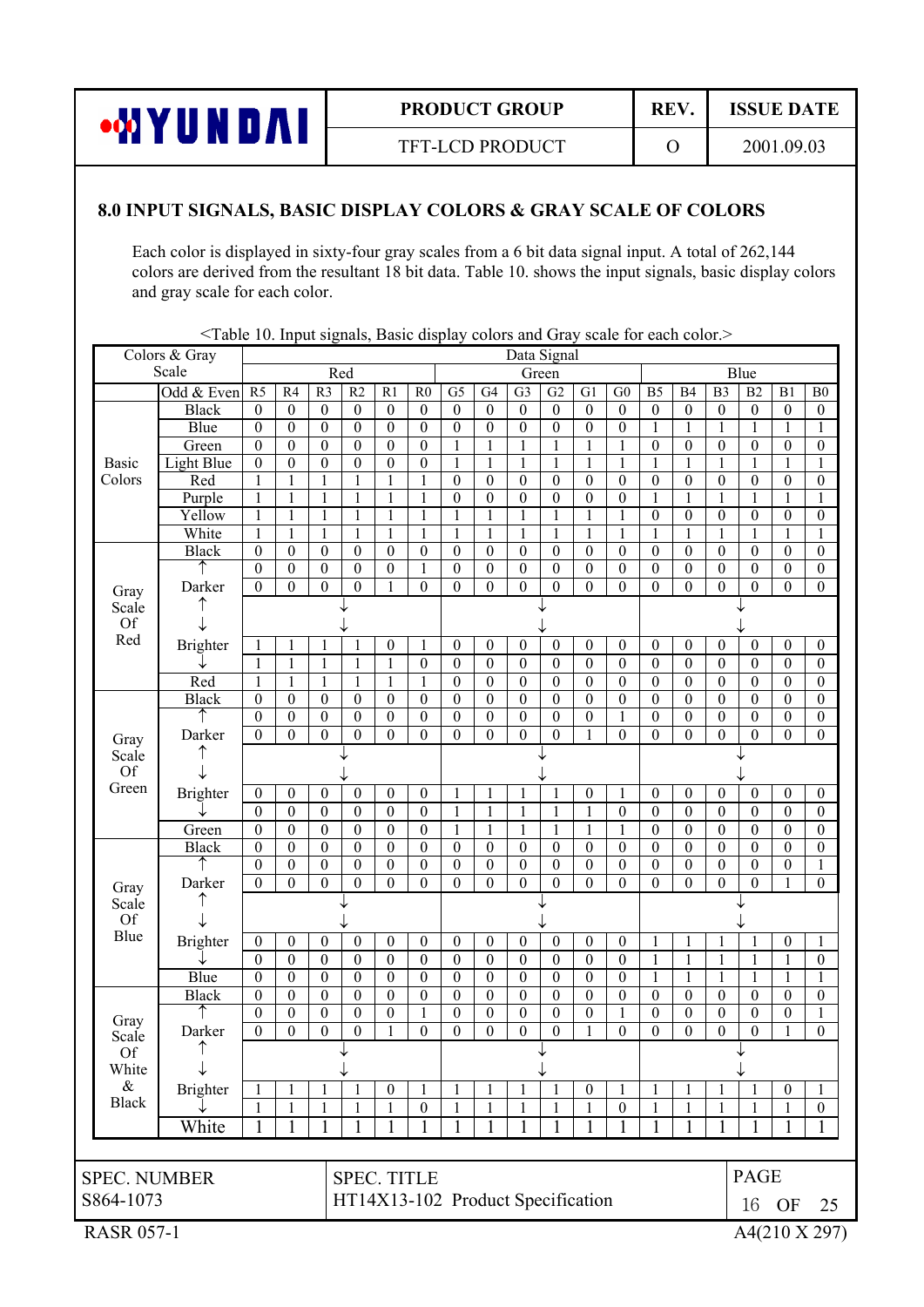| . .<br><b>TFT-LCD PRODUCT</b><br>2001.09.03 | $\mathbf{v}$ | <b>PRODUCT GROUP</b> | <b>REV</b> | <b>ISSUE DATE</b> |
|---------------------------------------------|--------------|----------------------|------------|-------------------|
|                                             |              |                      |            |                   |

#### **9.0 POWER SEQUENCE**

To prevent a latch-up or DC operation of the LCD module, the power on/off sequence shall be as shown in below

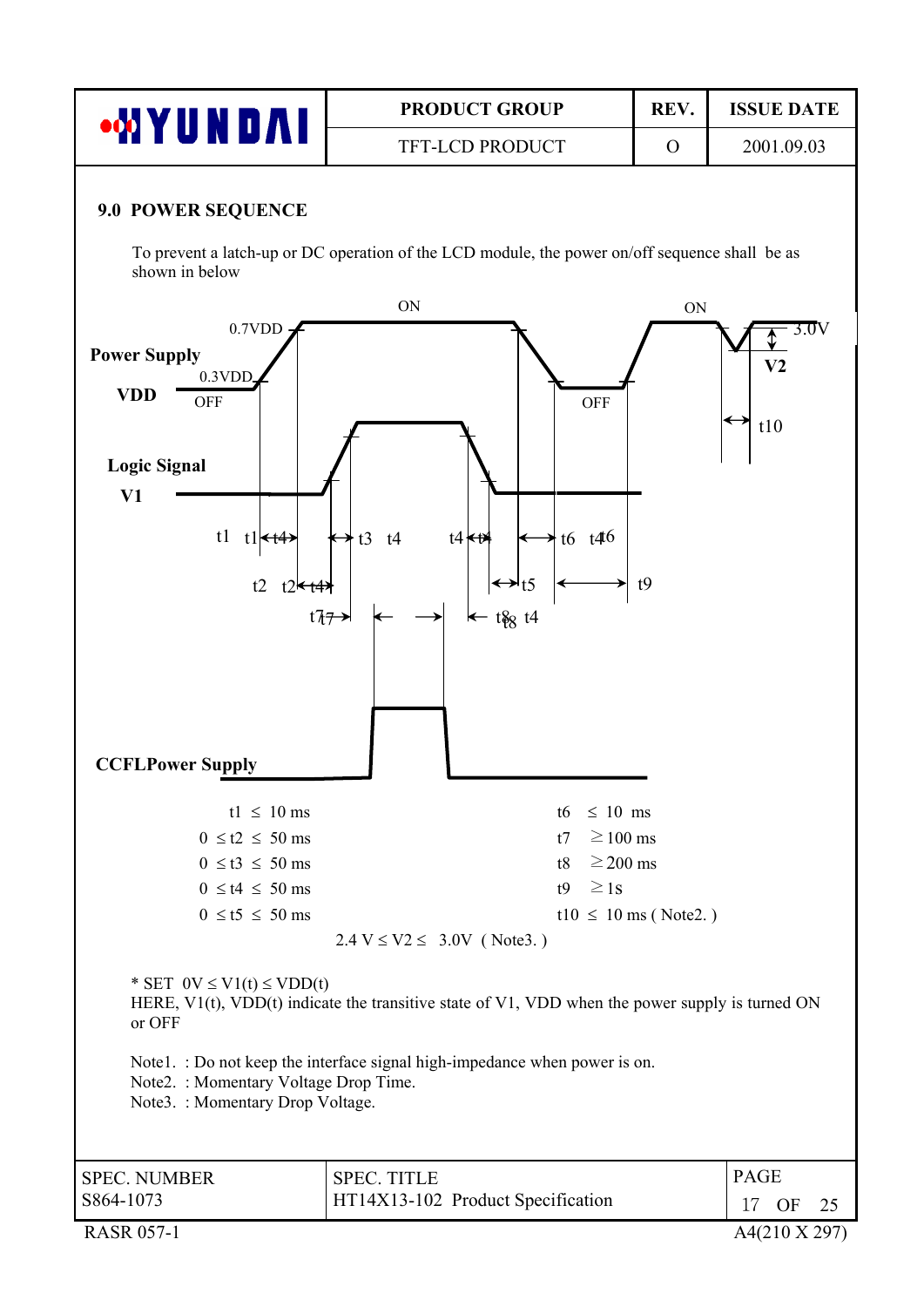| <b>ALI</b> | <b>PRODUCT GROUP</b>   | <b>REV</b> | <b>ISSUE DATE</b> |
|------------|------------------------|------------|-------------------|
| ┺<br>.     | <b>TFT-LCD PRODUCT</b> |            | 2001.09.03        |

#### **10.0 MECHANICAL CHARACTERISTICS**

10.1 Dimensional Requirements

FIGURE 6 (located in Appendix) shows mechanical outlines for the model [HT14X13-102]. Other parameters are shown in Table 11.

| Parameter           | Specification                                                    | Unit   |
|---------------------|------------------------------------------------------------------|--------|
| Active area         | 285.696 (H) $\times$ 214.272(V)                                  | mm     |
| Number of pixels    | 1024(H)<br>$\times$ 768(V)                                       | pixels |
|                     | $(1$ pixel = R + G + B dots)                                     |        |
| Pixel pitch         | 0.279(H)<br>$\times$ 0.279(V)                                    | mm     |
| Pixel arrangement   | <b>RGB</b> Vertical stripe                                       |        |
| Display colors      | 262,144                                                          | colors |
| Display mode        | Normally white                                                   |        |
| Dimensional outline | 298.5±0.5(W) $\times$ 227.5±0.5(V) $\times$ 5.7(D)typ./6.0(D)max | mm     |
| Weight              | 530 Typical                                                      | gram   |
| Back-light          | CCFL, Horizontal-lamp type                                       |        |

#### 10.2 Mounting

See FIGURE 6. (shown in Appendix)

10.3 Anti-Glare and Polarizer Hardness.

The surface of the LCD has an anti-glare coating to minimize reflection and a coating to reduce scratching.

10.4 Light Leakage

There shall not be visible light from the back-lighting system around the edges of the screen as seen from a distance 50cm from the screen with an overhead light level of 350lux.

| <b>SPEC. NUMBER</b> | <b>SPEC. TITLE</b>                | <b>PAGE</b> |  |
|---------------------|-----------------------------------|-------------|--|
| S864-1073           | HT14X13-102 Product Specification | OF          |  |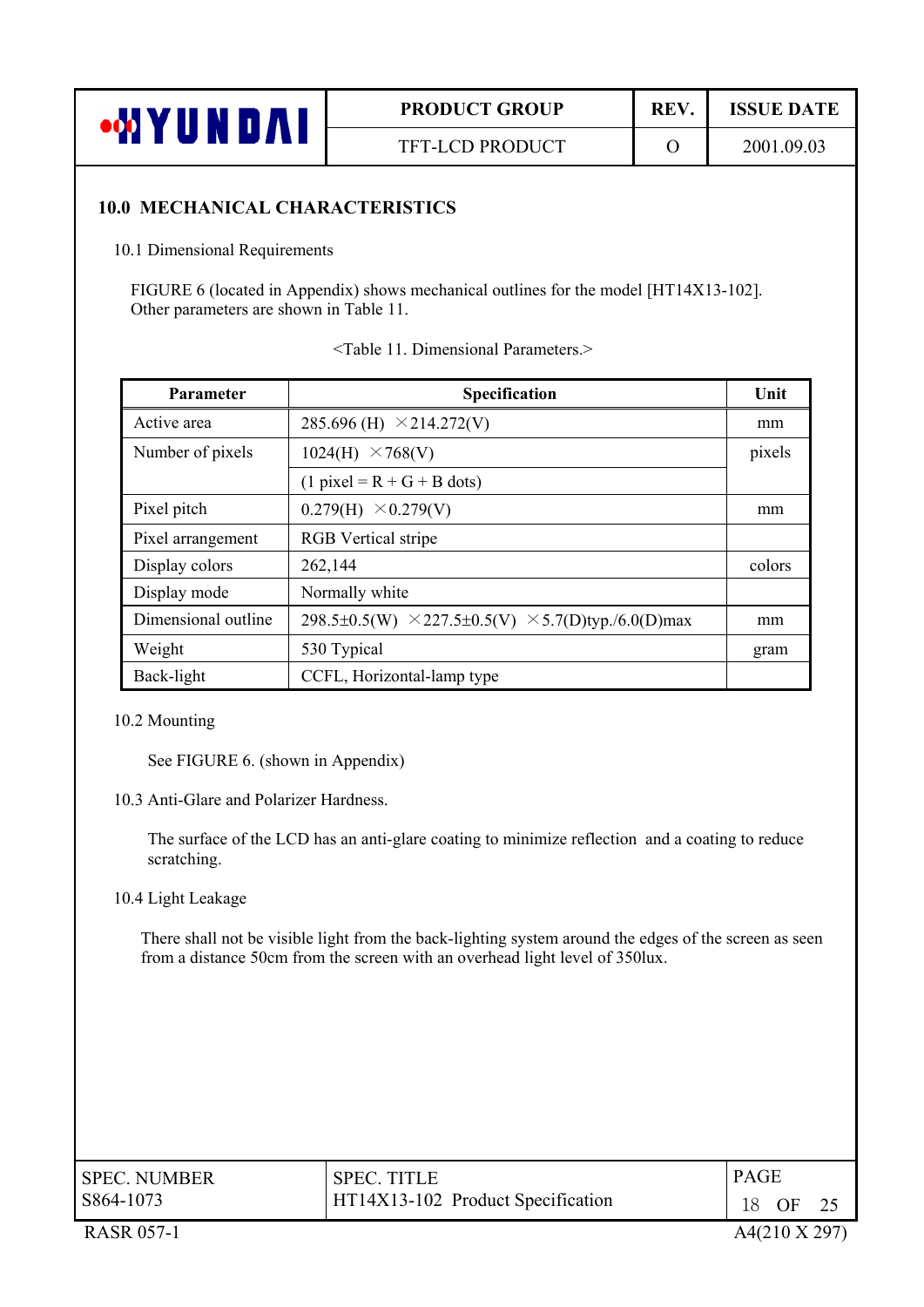

# **PRODUCT GROUP | REV. | ISSUE DATE**

#### **11.0 RELIABLITY TEST**

The Reliability test items and its conditions are shown in below.

<Table 12. Reliability test>

| N <sub>0</sub>              | <b>Test Items</b>                  | <b>Conditions</b>                                       |  |  |
|-----------------------------|------------------------------------|---------------------------------------------------------|--|--|
| L                           | High temperature storage test      | Ta = 60 °C, 240 hrs                                     |  |  |
| $\mathcal{D}_{\mathcal{L}}$ | Low temperature storage test       | Ta = -20 °C, 240 hrs                                    |  |  |
| 3                           | High temperature $&$ high humidity | Ta = 50 °C, 80%RH, 240hrs                               |  |  |
|                             | operation test                     |                                                         |  |  |
| 4                           | High temperature operation test    | $Ta = 50$ °C, 240hrs                                    |  |  |
| 5                           | Low temperature operation test     | Ta = $0^\circ$ C, 240hrs                                |  |  |
| 6                           | Thermal shock                      | Ta = -20 °C $\leftrightarrow$ 60 °C (0.5 hr), 100 cycle |  |  |
| 7                           | Vibration test                     | 1.5G, $10 \sim 500$ Hz for X, Y, Z axis                 |  |  |
|                             | (non-operating)                    | 30 minutes for each axis                                |  |  |
| 8                           | Shock test                         | 50G,18msec,trapezoidal                                  |  |  |
|                             | (non-operating)                    | 220G,2msec, half sine                                   |  |  |
| 9                           | Electrostatic discharge test       | : 150 pF, $330\Omega$ , 15 KV<br>Air                    |  |  |
|                             | (non-operating)                    | Contact : 150 pF, 330 $\Omega$ , 8 KV                   |  |  |

#### **12.0 HANDLING & CAUTIONS**

- (1) Cautions when taking out the module
	- Pick the pouch only, when taking out module from a shipping package.
- (2) Cautions for handling the module
	- As the electrostatic discharges may break the LCD module, handle the LCD module with care. Peel a protection sheet off from the LCD panel surface as slowly as possible.
	- As the LCD panel and back light element are made from fragile glass material, impulse and pressure to the LCD module should be avoided.
	- As the surface of the polarizer is very soft and easily scratched, use a soft dry cloth without chemicals for cleaning.
	- Do not pull the interface connector in or out while the LCD module is operating.
	- Put the module display side down on a flat horizontal plane.
	- Handle connectors and cables with care.

(3) Cautions for the operation

- When the module is operating, do not lose CLK, ENAB signals. If any one of these signals is lost, the LCD panel would be damaged.
- Obey the supply voltage sequence. If wrong sequence were applied, the module would be damaged.

| <b>SPEC. NUMBER</b> | <b>SPEC. TITLE</b>                | PAGE     |
|---------------------|-----------------------------------|----------|
| S864-1073           | HT14X13-102 Product Specification | 19<br>OF |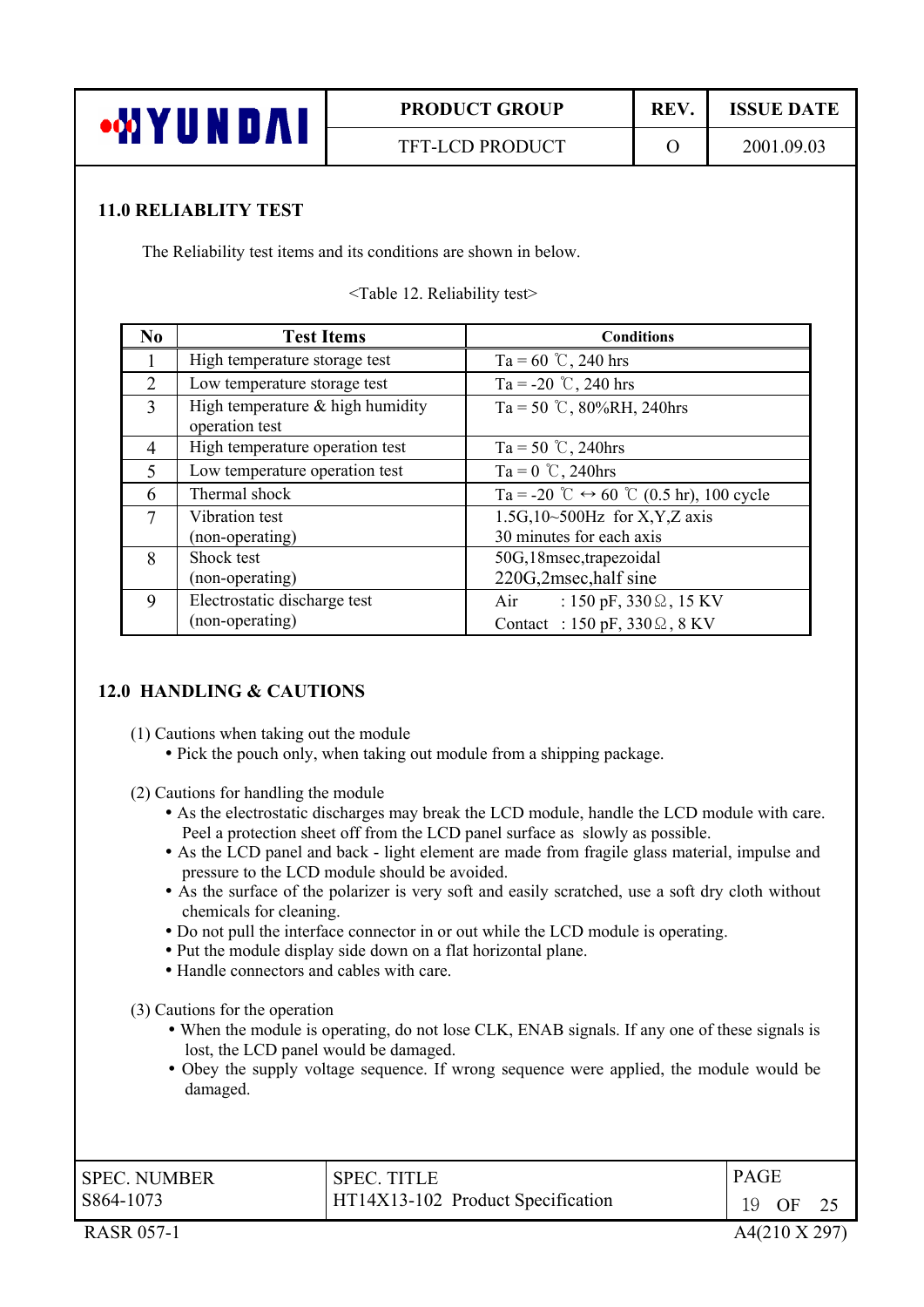| J<br>, IV | <b>PRODUCT GROUP</b>   | <b>REV</b> | <b>ISSUE DATE</b> |
|-----------|------------------------|------------|-------------------|
|           | <b>TFT-LCD PRODUCT</b> |            | 2001.09.03        |

- (4) Cautions for the atmosphere
	- Dewdrop atmosphere should be avoided.
	- Do not store and/or operate the LCD module in a high temperature and/or humidity atmosphere. Storage in an electro-conductive polymer packing pouch and under relatively low temperature atmosphere is recommended.
- (5) Cautions for the module characteristics
	- Do not apply fixed pattern data signal to the LCD module at product aging.
	- Applying fixed pattern for a long time may cause image sticking.
- (6) Other cautions
	- Do not disassemble and/or re-assemble LCD module.
	- Do not re-adjust variable resistor or switch etc.
	- When returning the module for repair or etc., Please pack the module not to be broken. We recommend using the original shipping packages.

#### **13.0 PACKING INFORMATION**

HYDIS Provides the standard shipping container for customers, unless customer specifies their packing information.

| <b>SPEC. NUMBER</b> | <b>SPEC. TITLE</b>                | <b>PAGE</b> |    |  |
|---------------------|-----------------------------------|-------------|----|--|
| S864-1073           | HT14X13-102 Product Specification | 20          | OF |  |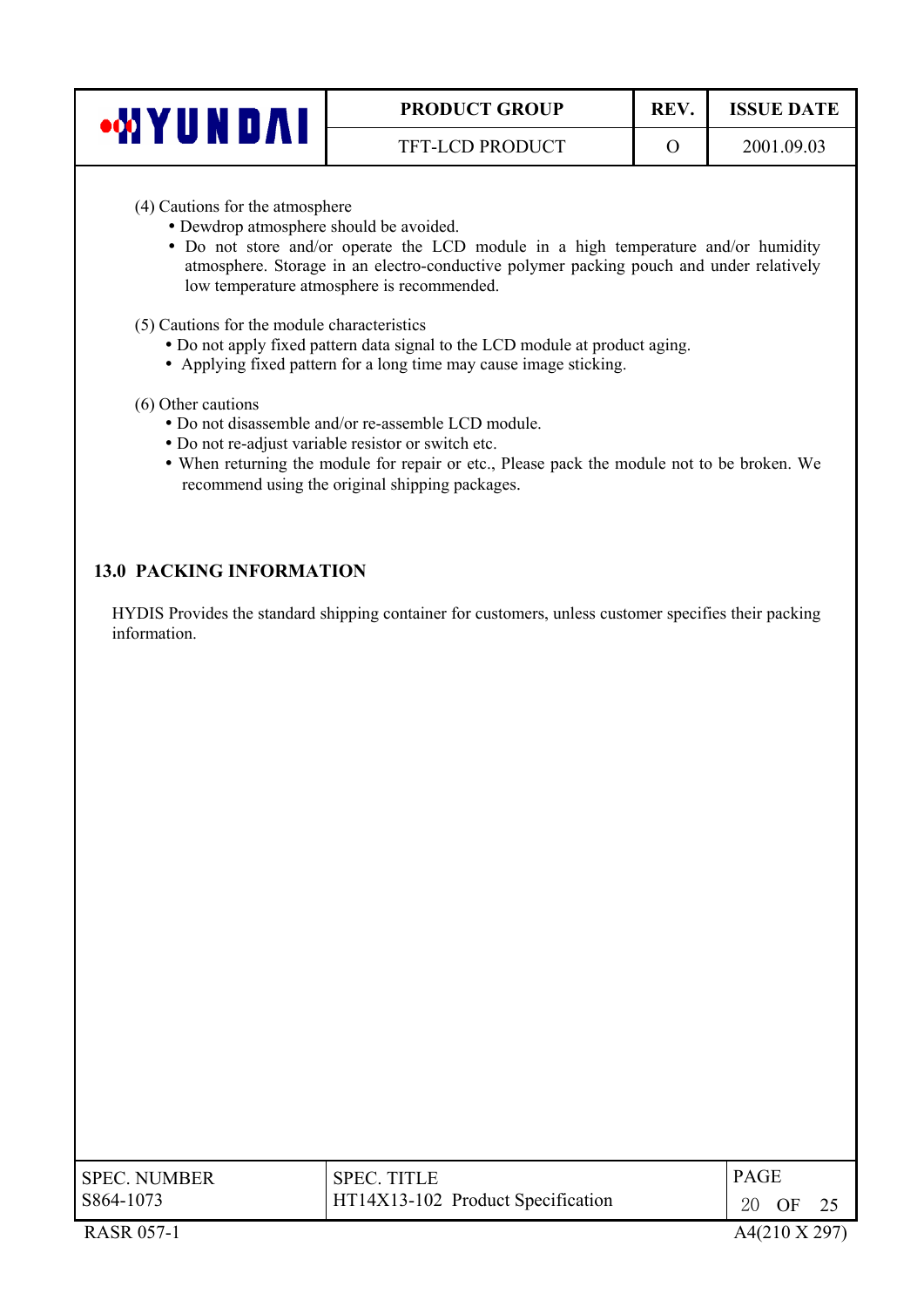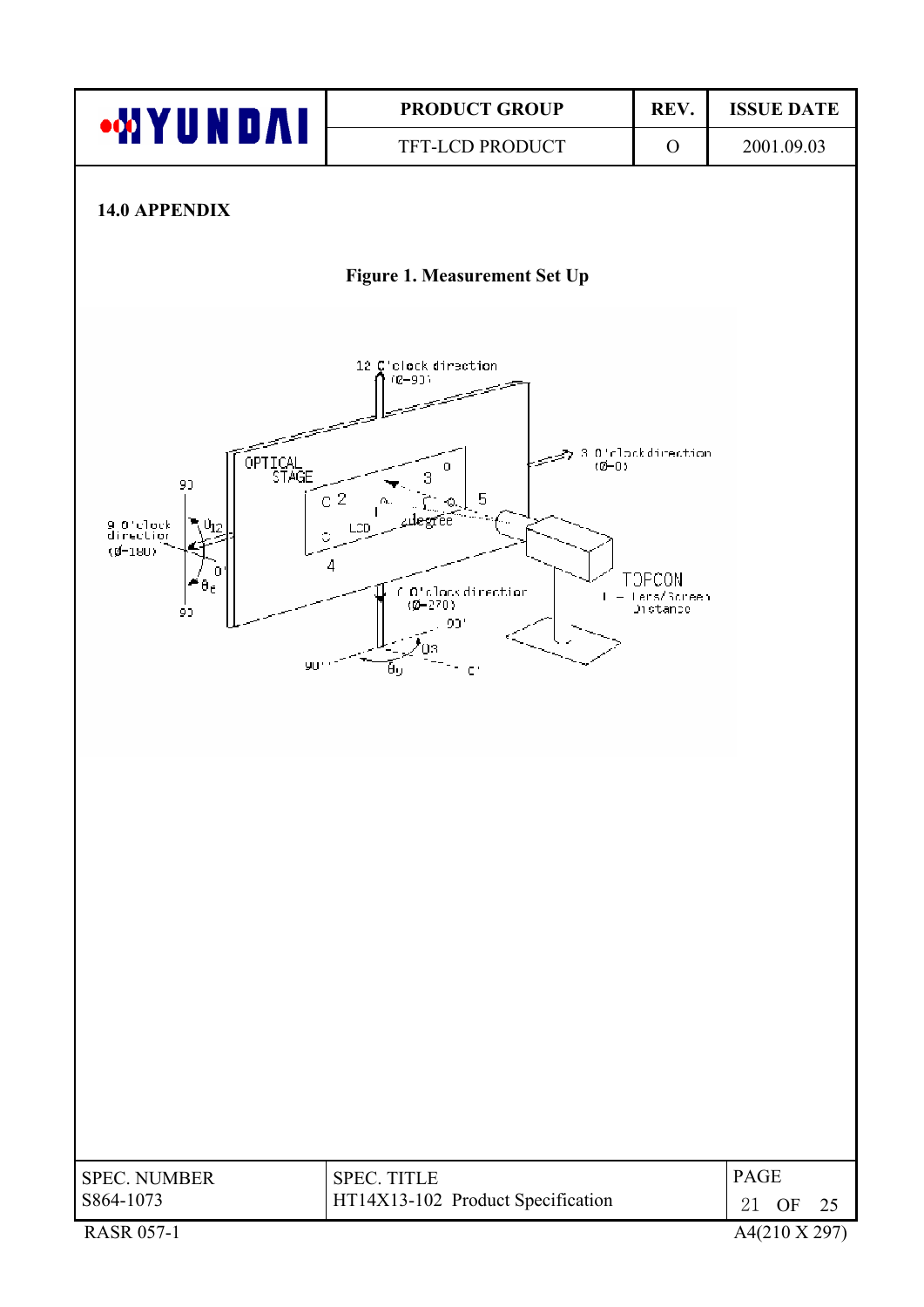

SPEC. NUMBER SPEC. TITLE PAGE S864-1073 SPEC. TITLE HT14X13-102 Product Specification  $\begin{array}{|l|}\n22\text{ OF }25\n\end{array}$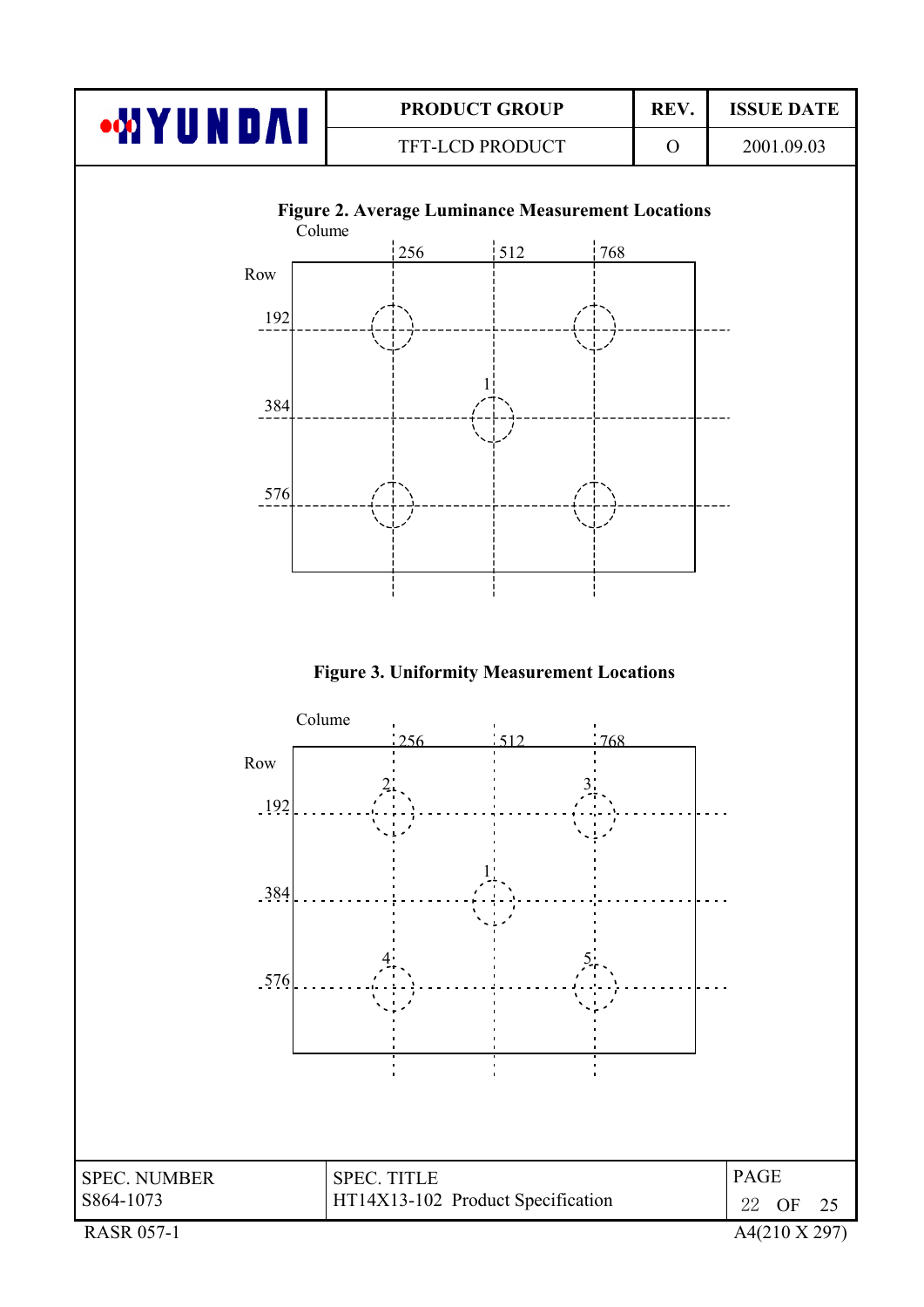|                                                                       |                                                                 | <b>PRODUCT GROUP</b>                                                                                                                                                                                                                                                                                                                                                                                                      |                                     | REV.                  | <b>ISSUE DATE</b>                              |
|-----------------------------------------------------------------------|-----------------------------------------------------------------|---------------------------------------------------------------------------------------------------------------------------------------------------------------------------------------------------------------------------------------------------------------------------------------------------------------------------------------------------------------------------------------------------------------------------|-------------------------------------|-----------------------|------------------------------------------------|
| <b>WYUNDAI</b>                                                        |                                                                 | TFT-LCD PRODUCT                                                                                                                                                                                                                                                                                                                                                                                                           |                                     | $\mathbf{O}$          | 2001.09.03                                     |
|                                                                       |                                                                 | <b>Figure 4. Response Time Testing</b>                                                                                                                                                                                                                                                                                                                                                                                    |                                     |                       |                                                |
| <b>Black - TFT on</b>                                                 |                                                                 | White - TFT off                                                                                                                                                                                                                                                                                                                                                                                                           |                                     | <b>Black - TFT on</b> |                                                |
| 100%<br>90%<br>10%<br>$0\%$<br><b>VIEW AREA</b><br>$(\%) =$<br>Where: | $\rightarrow$ Td $\leftarrow$<br>$Y_A$ (896, 384)<br>Cross-Talk | <b>Figure 5. Cross Modulation Test Description</b><br><b>VIEW AREA</b><br>256,192<br>L31<br>256,576<br>L <sub>0</sub><br>$\begin{array}{ c c c }\n\hline\nY_B - Y_A \\ \hline\nY_B\n\end{array}$ $\times 100$<br>$Y_A$ = Initial luminance of measured area (cd/m <sup>2</sup> )<br>$Y_B$ = Subsequent luminance of measured area (cd/m <sup>2</sup> )<br>The location measured will be exactly the same in both patterns | $\star$ Tri $\leftarrow$<br>768,192 | Œ<br>768,576          | $Y_B(896, 384)$                                |
| <b>SPEC. NUMBER</b><br>S864-1073<br><b>RASR 057-1</b>                 |                                                                 | <b>SPEC. TITLE</b><br>HT14X13-102 Product Specification                                                                                                                                                                                                                                                                                                                                                                   |                                     |                       | <b>PAGE</b><br>23<br>OF<br>25<br>A4(210 X 297) |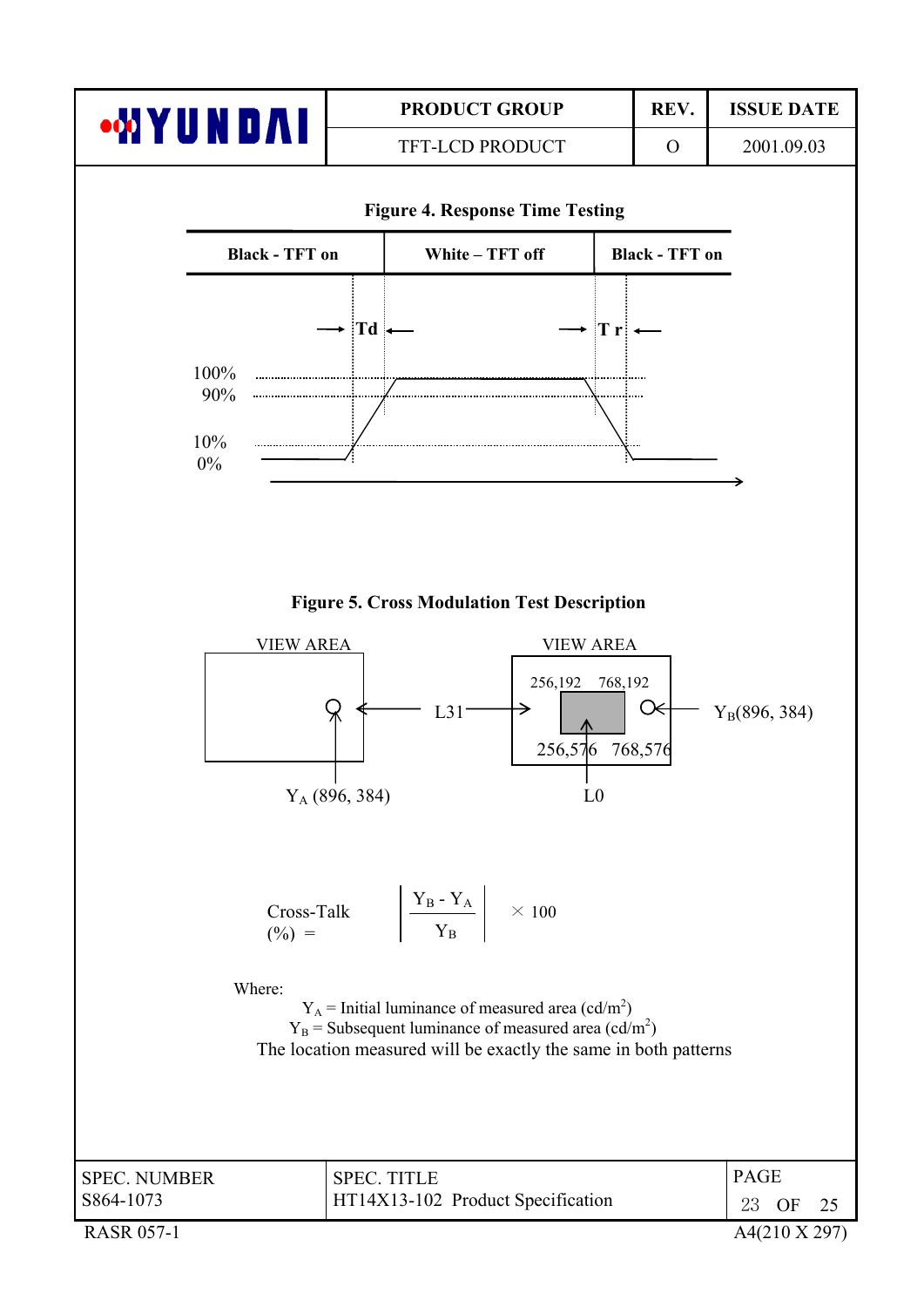